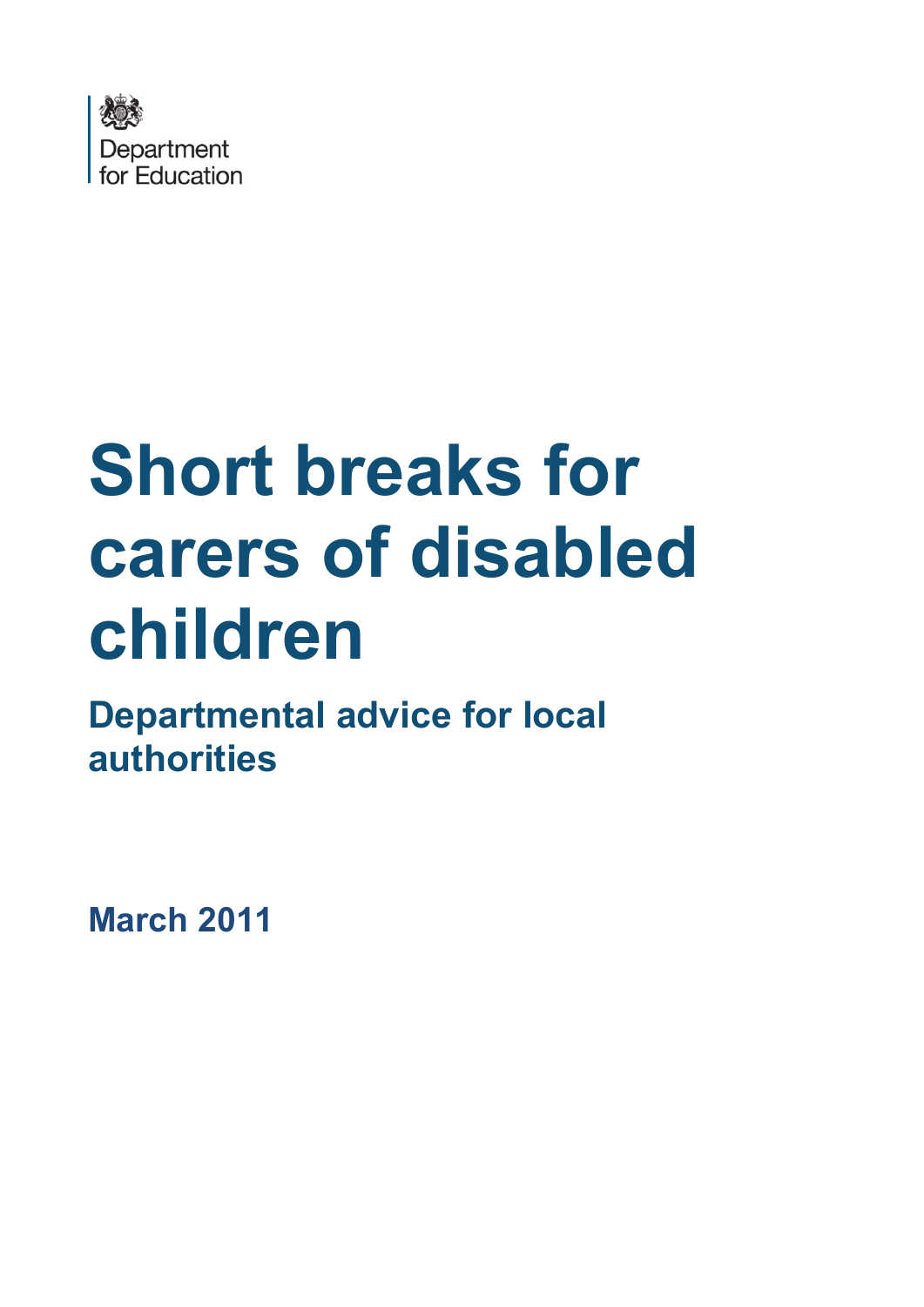# **Contents**

| <b>Executive Summary</b>                                      | 3  |
|---------------------------------------------------------------|----|
| 1. Who should be considered for access to breaks from caring  |    |
| 2. The range of short breaks the local authority must provide | 10 |
| 3. The short breaks services statement                        | 18 |
| 4. Eligibility (and the Islington judgment)                   | 26 |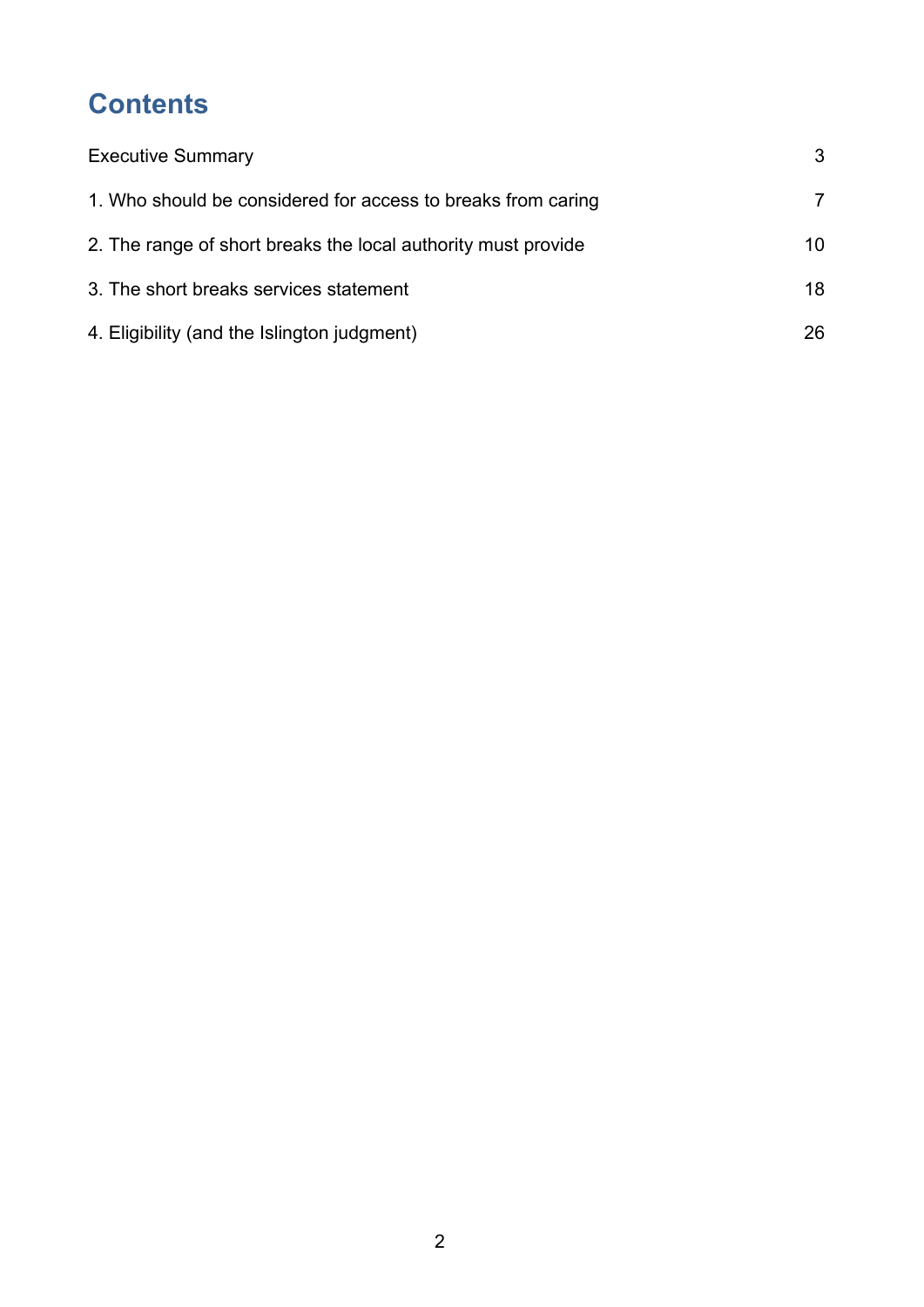# <span id="page-2-0"></span>**Executive Summary**

# **About this advice**

The Government has now published proposals of reform in the education and health support for disabled children and young people and children with special educational needs. Short breaks for children and carers feature throughout the consultation  $d$ ocument $<sup>1</sup>$  $<sup>1</sup>$  $<sup>1</sup>$ </sup>

The Government has already announced a continued investment in short breaks by providing over £800 million over the 2011 to 2015 period as part of the Early Intervention Grant.

Local authorities, therefore, may find it helpful to consider the following non- statutory advice within the context of the Green Paper proposals.

This first section of the advice is intended to give an overview of the legal position in relation to the Breaks for Carers of Disabled Children Regulations 2011 and then provide examples of good practice which have been developed over the period 2008 to 2011.

This is non-statutory advice from the Department for Education. It has been produced to help local authorities understand how to fulfil their duties under the Children Act 1989 and the Breaks for Carers of Disabled Children Regulations 2011. In this document, these Regulations are referred to as "the Short Breaks Regulations".

# **Who is this advice for?**

This advice is for local authorities.

# **Legal context**

The Short Breaks Regulations provide further detail on how local authorities must perform their duty in the Children Act 1989 ("the 1989 Act") to provide, as part of the range of services they provide for families, breaks from caring for carers of disabled children to support them to continue to care for their children at home and to allow them to do so more effectively. In summary, the Short Breaks Regulations require local authorities to do three things:

<span id="page-2-1"></span>Support and [Aspiration: A new approach to special educational needs and disability –](https://www.gov.uk/government/publications/support-and-aspiration-a-new-approach-to-special-educational-needs-and-disability-consultation) A [Consultation.](https://www.gov.uk/government/publications/support-and-aspiration-a-new-approach-to-special-educational-needs-and-disability-consultation)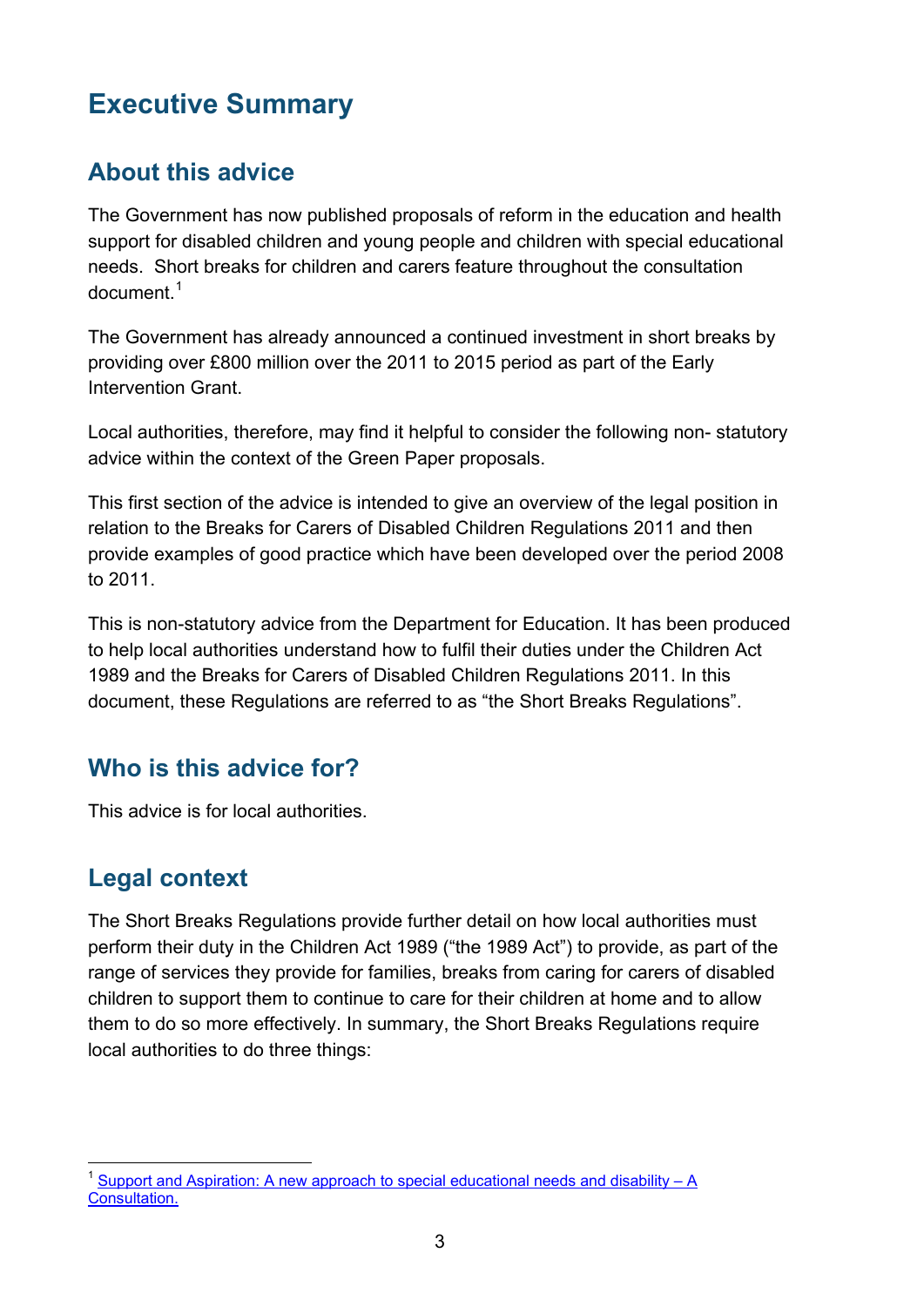- to ensure that, when making short break provision, they have regard to the needs of different types of carers, not just those who would be unable to continue to provide care without a break;
- to provide a range of breaks, as appropriate, during the day, night, at weekends and during the school holidays; and
- to provide parents with a short breaks services statement detailing the range of available breaks and any eligibility criteria attached to them.

# **Summary of advice**

### **Local authorities must:**

- provide a range of short breaks services;
- give families the choice to access short breaks services using a direct payment;
- publish a statement of their short breaks services on their website;
- keep their short breaks statement under review;
- state in their short breaks service statement the range of short breaks services available, the criteria by which eligibility for services will be assessed, and how the range of services is designed to meet the needs of families with disabled children in their area;
- consult parents as part of the review of the statement;
- consider the legal implications of the eligibility criteria they apply to short breaks services; and
- not apply any eligibility criteria mechanistically without consideration of a particular family's needs.

## **Local authorities should ensure that:**

- short breaks are reliable and regular to best meet families' needs;
- local authorities should try to reach groups of parents who may be more difficult to engage;
- parents are engaged in the design of local short breaks services;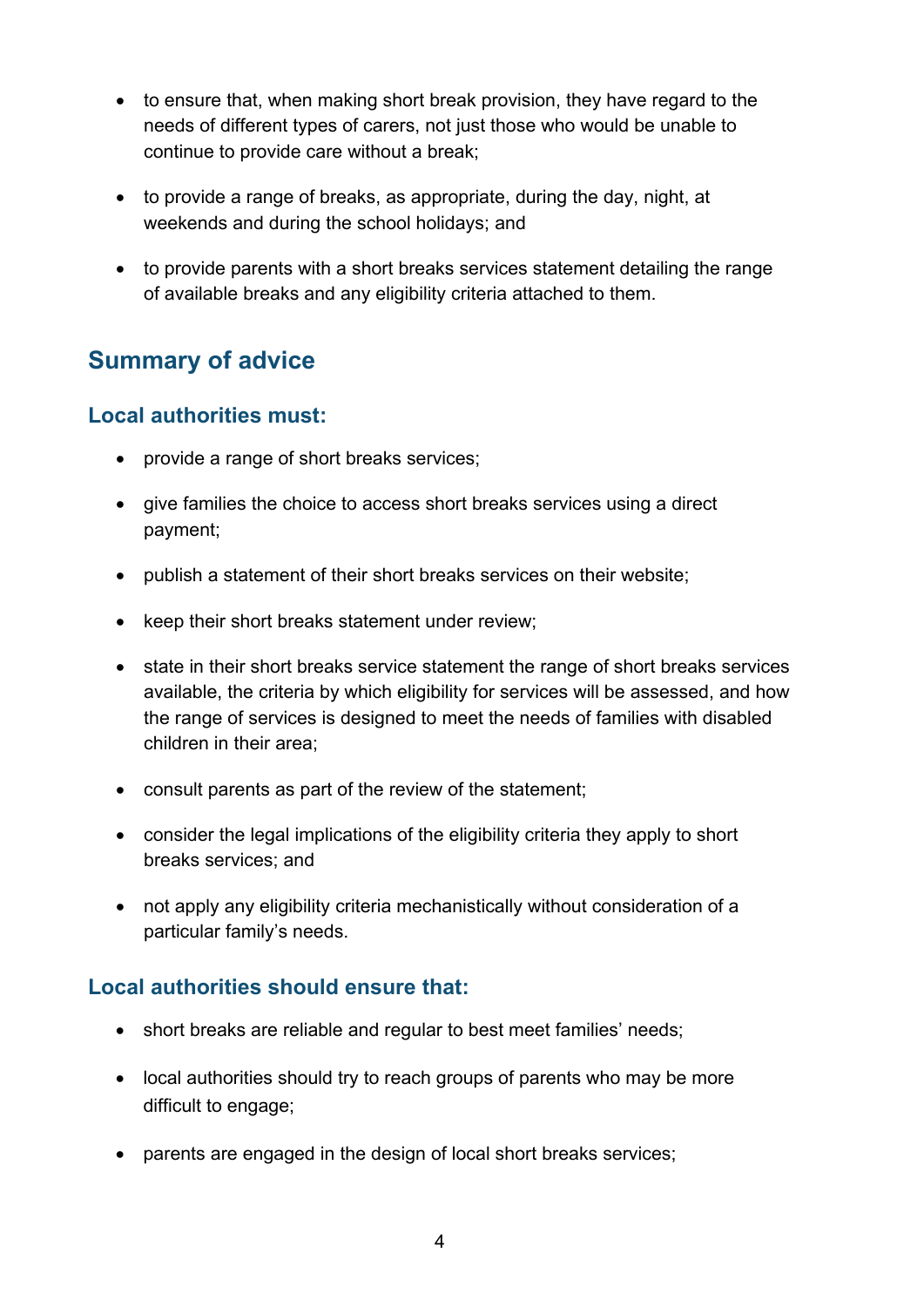- short breaks can build on and be offered by universal service providers;
- they are working in partnership with health services to understand the range of short breaks services in their area and to train the workforce;
- short breaks promote greater levels of confidence and competence for young people moving towards adult life;
- local authorities should ensure that those who use short breaks services have the chance to shape the development of those services; and
- they continue to develop their workforce in relation to short breaks services.

The following represents key areas of good practice which have been developed over the Aiming High for Disabled Children short breaks programme.<sup>[2](#page-4-0)</sup>

## **It is good practice for local authorities to ensure that:**

- a "local offer" is considered in order to provide families with access to some short breaks services without any assessment;
- formal assessment of families' needs leads to a tailored package of services for them;
- in preparing the short breaks services they have thought about how best to share information about disabled children between agencies within existing data protection requirements;
- they have considered working together with partners to ensure strategic signoff and shared accountability locally for the statement and the services it refers to; and
- commissioning is leading to more responsive short breaks services.

# **Related legislation**

• Section 10 of the Children Act 2004 provides the legal basis for partnerships working across local authorities, health authorities and other relevant parties. These may be used for the planning and delivery of short breaks services.

<span id="page-4-0"></span> $2$  Aiming High for Disabled Children was set up as a transformation programme for Disabled Children and their families during 2008-2011 more information can be found on the [Department's website.](http://www.education.gov.uk/childrenandyoungpeople/send/a0070497/parent-participation)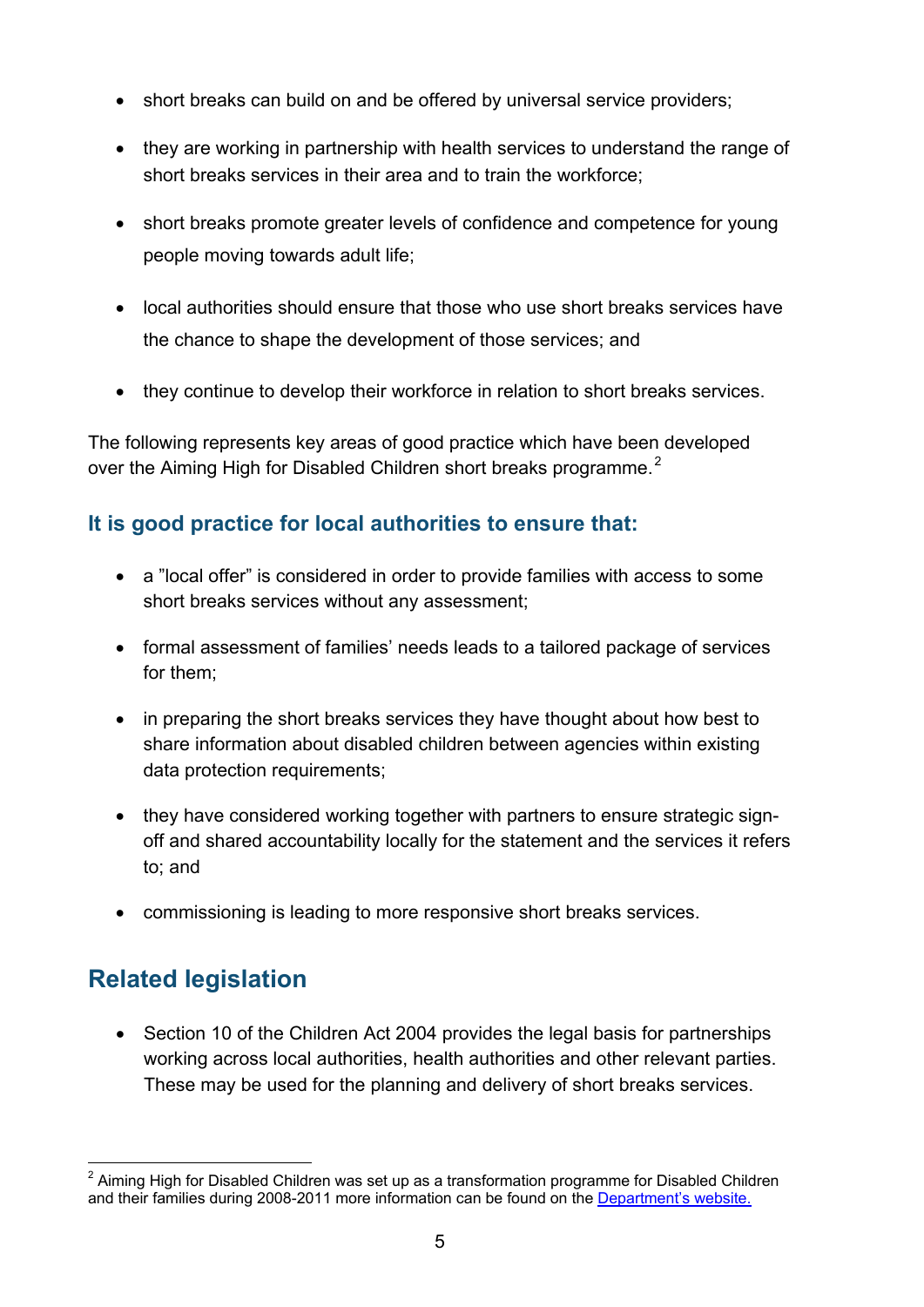• Section 6 of the Carers and Disabled Children Act 2000 ('the 2000 Act') places local authorities under a duty to carry out an assessment of a carer's needs in certain circumstances. [3](#page-5-0) When assessing a carer's needs under these provisions the local authority must take account of whether the carer works or wishes to work, undertakes or wishes to undertake education, training or any leisure activity. The local authority must take this assessment into account when deciding what services (such as short breaks) to provide under section 17 of the 1989 Act. For further guidance on undertaking integrated assessments of the needs of the child and family, please refer to guidance on short breaks issued as part of the Care Planning, Placement and Review Statutory Guidance.<sup>[4](#page-5-1)</sup>

The other provisions listed here relate to the services which local authorities must provide to disabled children in addition to short breaks:

- Local authorities are required to ensure their services are accessible to disabled people, to promote equality for disabled people, and to encourage their participation in public life. The scope of the Equality Act 2010 to extend to schools and other public authorities.
- Local authorities are required to secure sufficient childcare to meet the requirements of parents in their area to enable them to work, or to take up training and educational opportunities which could lead them to work.<sup>5</sup> When determining whether the provision of childcare is sufficient, local authorities must have regard to the needs of parents in their area for the provision of childcare which is suitable for disabled children. [6](#page-5-3)
- Local authorities must also make sure they provide information about local services for children, including specifically families with children with special educational needs and/or disabilities. Local authorities must be proactive in the way they disseminate information about children's services, rather than waiting for families to ask.
- Local authorities are required to ensure disabled young people aged between 13 and 25 have access to sufficient educational and recreational leisure-time activities which are for the improvement of their wellbeing.<sup>[7](#page-5-4)</sup>

<span id="page-5-0"></span> $3$  Section 6 of the 2000 Act requires local authorities to carry out an assessment (i) where the carers are providing a substantial amount of care on a regular basis; (ii) they request such an assessment; and (iii) where the local authority is satisfied that the child and family are persons for whom it may provide services under section 17 of the 1989 Act.

<span id="page-5-1"></span><sup>4</sup> More information on the [Department for Education's website.](http://www.education.gov.uk/childrenandyoungpeople/families/childrenincare/a0065502/care-planning-for-looked-after-children-and-care-leavers)

<span id="page-5-2"></span><sup>5</sup> Section 6 of the Childcare Act 2006.

<span id="page-5-3"></span> $6$  The Disabled Children Access to Childcare programme funds to local authorities to support the development of childcare for disabled children.

<span id="page-5-4"></span><sup>&</sup>lt;sup>7</sup> Section 507B of the Education Act 1996.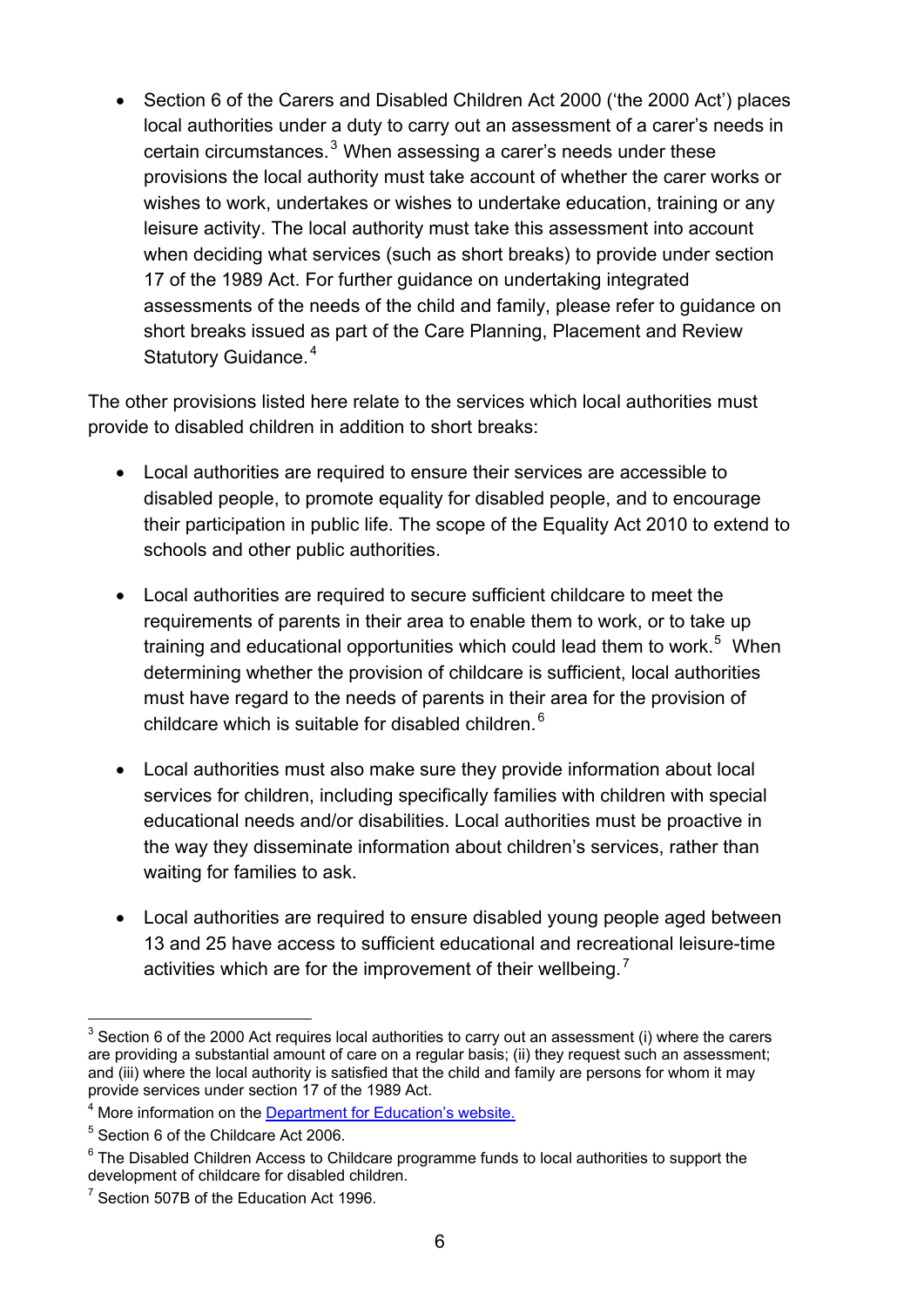# <span id="page-6-0"></span>**1. Who should be considered for access to breaks from caring**

1.1 We know that short breaks benefit both disabled children and their parents. Children benefit from new interests, relationships and activities, while parents can catch up with 'everyday activities' (sleep, cleaning, shopping), attend to their physical and psychological wellbeing, and maintain and develop social networks.

# **Short breaks should not just be there for those at crisis point**

1.2 Short breaks should be used to enhance the ability of parents to care for their disabled child and any other children they may have. In performing its duty under the Short Breaks Regulations, the local authority will need to consider a broad spectrum of families and family circumstances – families should not have to reach crisis point before they receive a short break.

1.3 Local authorities should carefully consider the needs of the parent and should look out for signs that a short break is needed. It is likely that short breaks will have a positive impact where a carer is:

- unable to attend regular training, education or leisure activity because of the level of care required by the child;
- unable, or limited in their ability, to provide care for other members of the family or attend to maintenance of the household because of the care needed by the child:
- struggling to find the capacity to care for the disabled child without a short break; and
- where the provision of short breaks would clearly enable a carer to provide more effective parenting and care.

'For some parents the provision of short breaks simply means the difference between being able to cope with their disabled child and not being able to cope.'

(A report on Themes Emerging from the Qualitative Research into the Impact of Short Break Provision on Families with Disabled Children Centre for Disability Research, December 2009)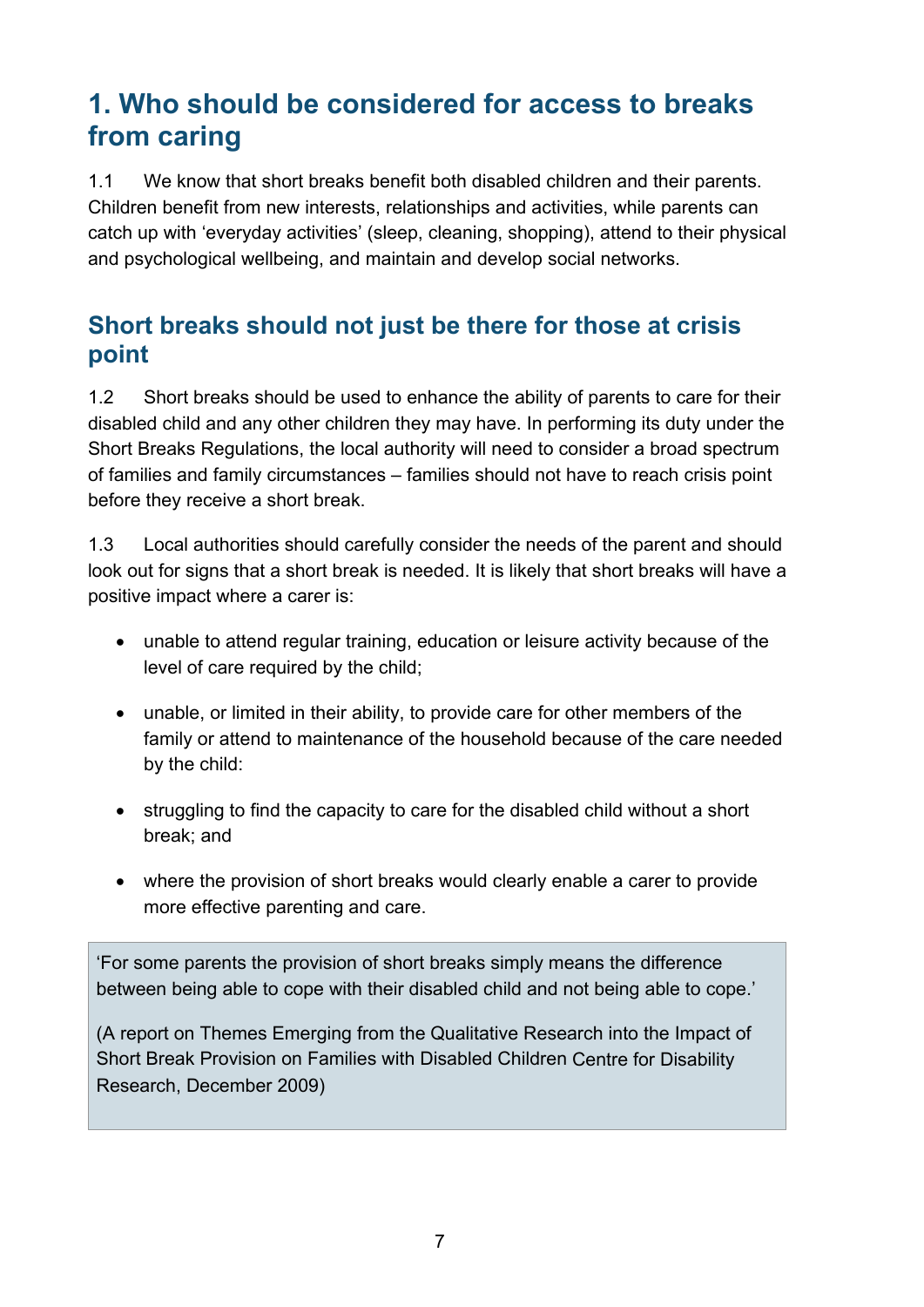# **Access to short breaks must not be judged on impairment alone**

1.4 Impairments vary in severity and their impact on family life. Caring for children with profound and multiple disabilities, complex health needs and challenging behaviour may be particularly demanding for families. The impact, particularly on the health and wellbeing of carers and brothers and sisters, is hugely variable and will strongly influence the determination of need.

1.5 The Framework for the Assessment of Children in Need and their Families provides the statutory guidance for local authorities to assess the impact of any disability on family life by considering:

- the child's developmental needs:
- the parents' parenting capacity; and
- family and environmental factors. $8$

1.6 Local authorities have a duty to assess the needs of carers taking account of their wish to undertake work, education, training or leisure activities. Parents often report how highly they value opportunities to participate in ordinary everyday activities. It enables them to overcome the social isolation and stresses often associated with having a disabled child. Having a break from caring responsibilities reinforces the long-term resilience of families to continue to care for disabled children.

1.7 The impact of a child's disability on their siblings must be an integral part of the family's assessment. One of the most frequently mentioned benefits to families of a short break for their disabled child is time to attend to the needs of their nondisabled children.

# **Local Offer**

1.8 A local offer presents a choice of short break opportunities to families. It can enable local authorities to direct resources to services, rather than funding unnecessary assessments. Families accessing a local offer are not subject to any additional assessment by the local authority, and instead provide existing evidence of a disability. In some local authorities, disabled children are all registered, and all those registered can access the local offer. In others, families already registered with health or other local authority services relating to their disability are able to access a local offer.

<span id="page-7-0"></span><sup>&</sup>lt;sup>8</sup> Visit the [Department of Health website for more information.](http://webarchive.nationalarchives.gov.uk/+/www.dh.gov.uk/en/publicationsandstatistics/publications/publicationspolicyandguidance/dh_4003256)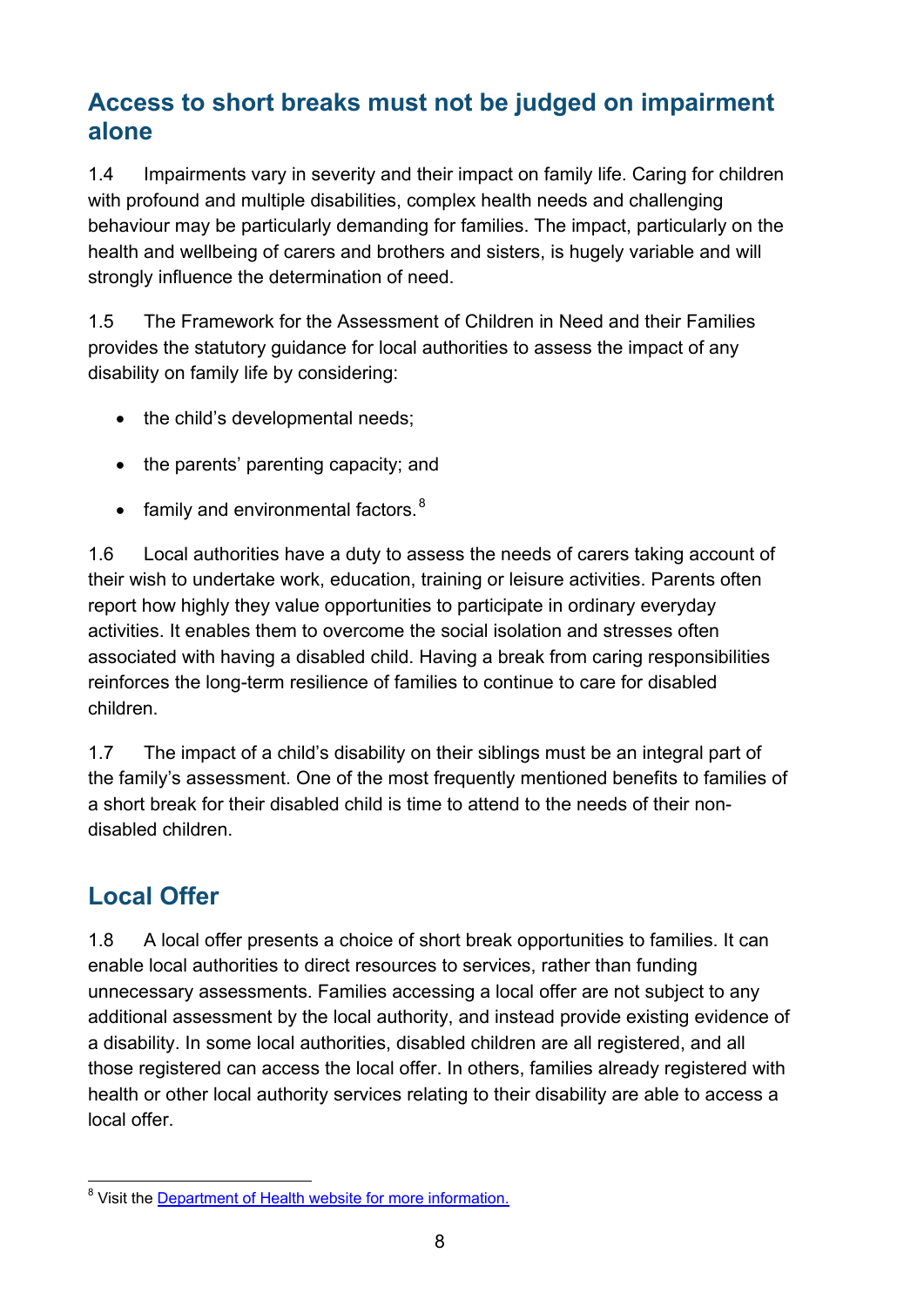1.9 An advantage of the local offer approach is that families can refer themselves to these services. The child's eligibility has already been determined and is generally well known to one or more services, for example through attendance at a child development centre or specific educational provision. Families often find the local offer accessible and in keeping with their wish to lead lives which are as ordinary as possible. They will often not need or wish to have an additional assessment. This allows local authorities to deploy scarce resources for assessment where they are most needed.

The local offer in Wiltshire has been designed to let families choose the type of short break that works best for them. Wiltshire has published a leaflet setting out who can access the local offer, what short break services are available and how to register.

[www.wiltshire.gov.uk](http://www.wiltshire.gov.uk/)

In Enfield the local offer was devised in the light of extensive consultation with disabled children and their parents whose views are at the heart of local developments.

[Enfiend council website.](http://www.enfield.gov.uk/info/200012/children_with_disabilities_and_special_educational%20needs/1050/enfield_joint_service_for_disabled_children)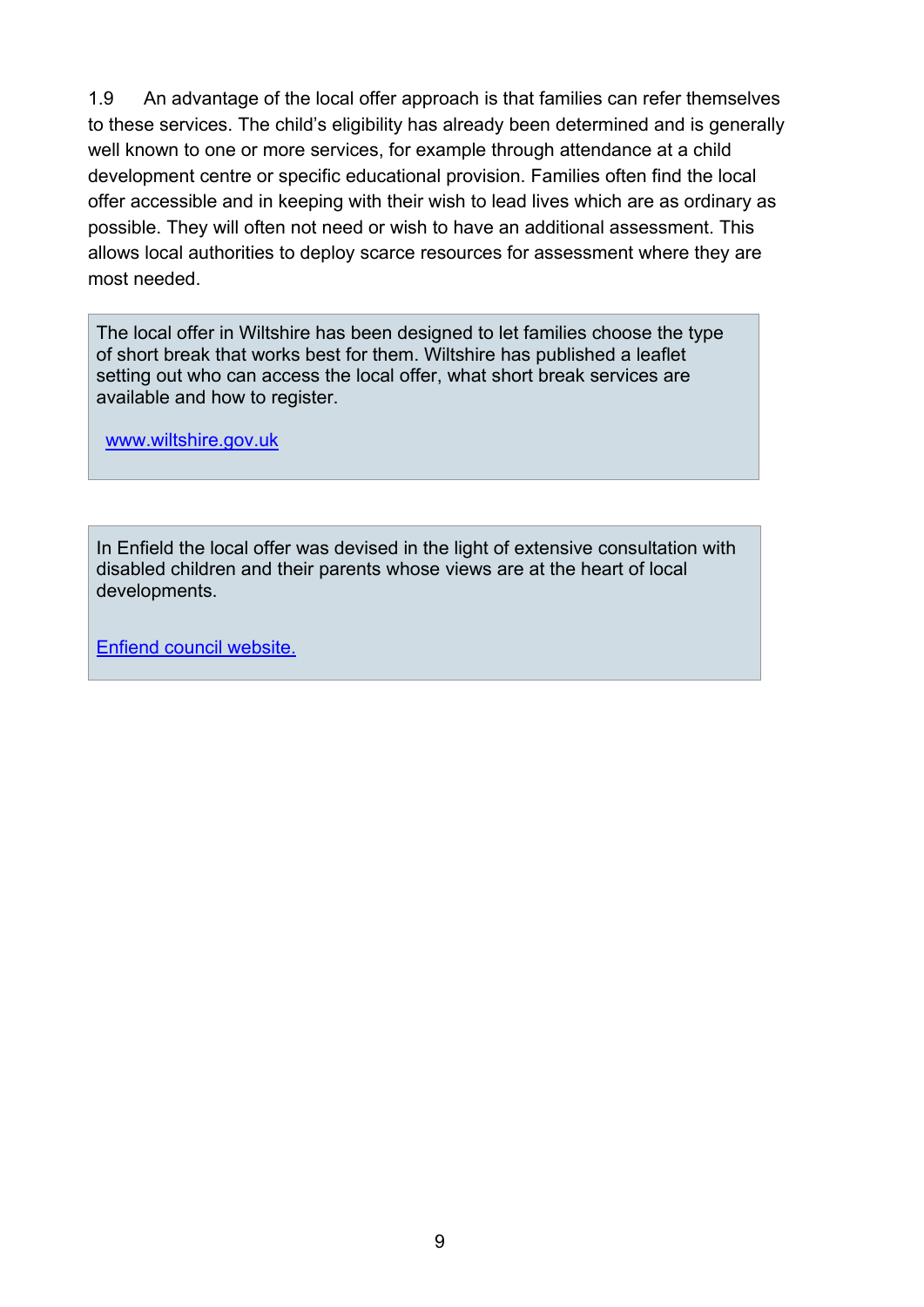# <span id="page-9-0"></span>**2. The range of short breaks the local authority must provide**

2.1 Local authorities must provide a range of short break services.

## **The range of short breaks**

2.2 Local authorities should enable carers of disabled children to have breaks from caring by providing, as appropriate, a reliable range of services. The local authority should secure, as appropriate:

- a) Provision of day-time care for disabled children in both their own homes and elsewhere, including befriending, sitting (for example where someone is commissioned to look after a child who for example cannot leave home) and sessional services;
- b) Provision of overnight care for disabled children in both their own homes and elsewhere;
- c) Provision which will enable disabled children to participate in educational and recreational activities; and
- d) Emergency care, for example, due to illness in the family. If the emergency relates to safeguarding concerns the guidance in Working Together must be followed.<sup>[9](#page-9-1)</sup>

Together for Disabled Children found that:

"An analysis from seventeen self-selected areas provides overwhelming evidence that lead us to conclude that the development and delivery of a wide range of short breaks has led to a reduction in the number of disabled children and young people becoming 'looked after'. All the participating areas stated that the short breaks programme had enabled them to focus on early identification and support and as a result disabled children and young people are no longer requiring emergency and long-term looked-after placements at the level they were before Aiming High for Disabled Children. This, of course, has led to some significant cost savings across a range of services, and these are analysed in depth within the report."

While this study is not representative across the country it provides a number of case examples where savings have been identified as a result of investment in short breaks as a preventative service.

[Together for Disabled Children website](http://webarchive.nationalarchives.gov.uk/20110302114019/togetherfdc.org/default.aspx)

<span id="page-9-1"></span> <sup>9</sup> [http://www.education.gov.uk/publications/standard/publicationdetail/page1/DCSF-00305-](http://www.education.gov.uk/publications/standard/publicationdetail/page1/DCSF-00305-2010) [2010](http://www.education.gov.uk/publications/standard/publicationdetail/page1/DCSF-00305-2010)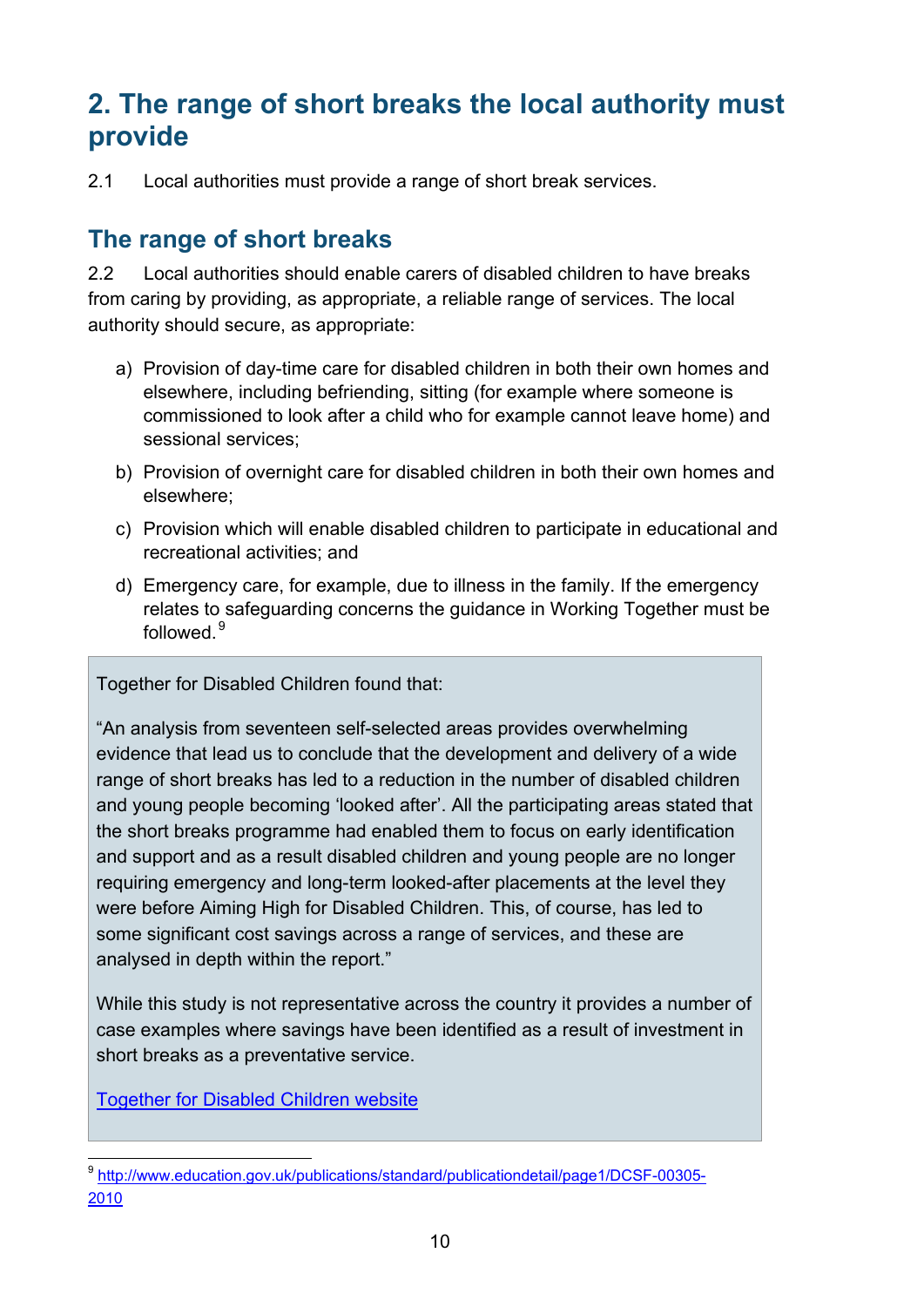# **Short breaks should be culturally appropriate**

2.3 Short break provision should be culturally appropriate so that it meets the racial, cultural, linguistic and religious needs of disabled children and their families. The information about short break provision should be provided in community languages and accessible formats. Evidence suggests that families with disabled children from particular ethnic minorities are less likely to access short breaks and other support, so it is important that local authorities find ways to reach those families.

#### **'Bollywood' comes to town**

Bollywood movies are very much part of the South Asian family culture in Bolton. Families get together and make a night of it, but families with disabled children have often found it difficult to go to the local cinemas together.

Usually one parent or family member has stayed behind with the disabled child, meaning they've both missed out on a fun opportunity. Families said they wanted somewhere they could all enjoy the movies together 'without being judged by the public', not worrying about their children running around or not having to sit in the front row.

In December 2009 the resource worker organised a Bollywood night. An events room at a local restaurant was set up as a cinema space and nine families attended its premier event, with some additional support on hand. A good night was judged to be had by all. This has become a popular monthly event and a new venue is being sought to meet the demand for more space.

Council website is: [www.bolton.gov.uk](http://www.bolton.gov.uk/)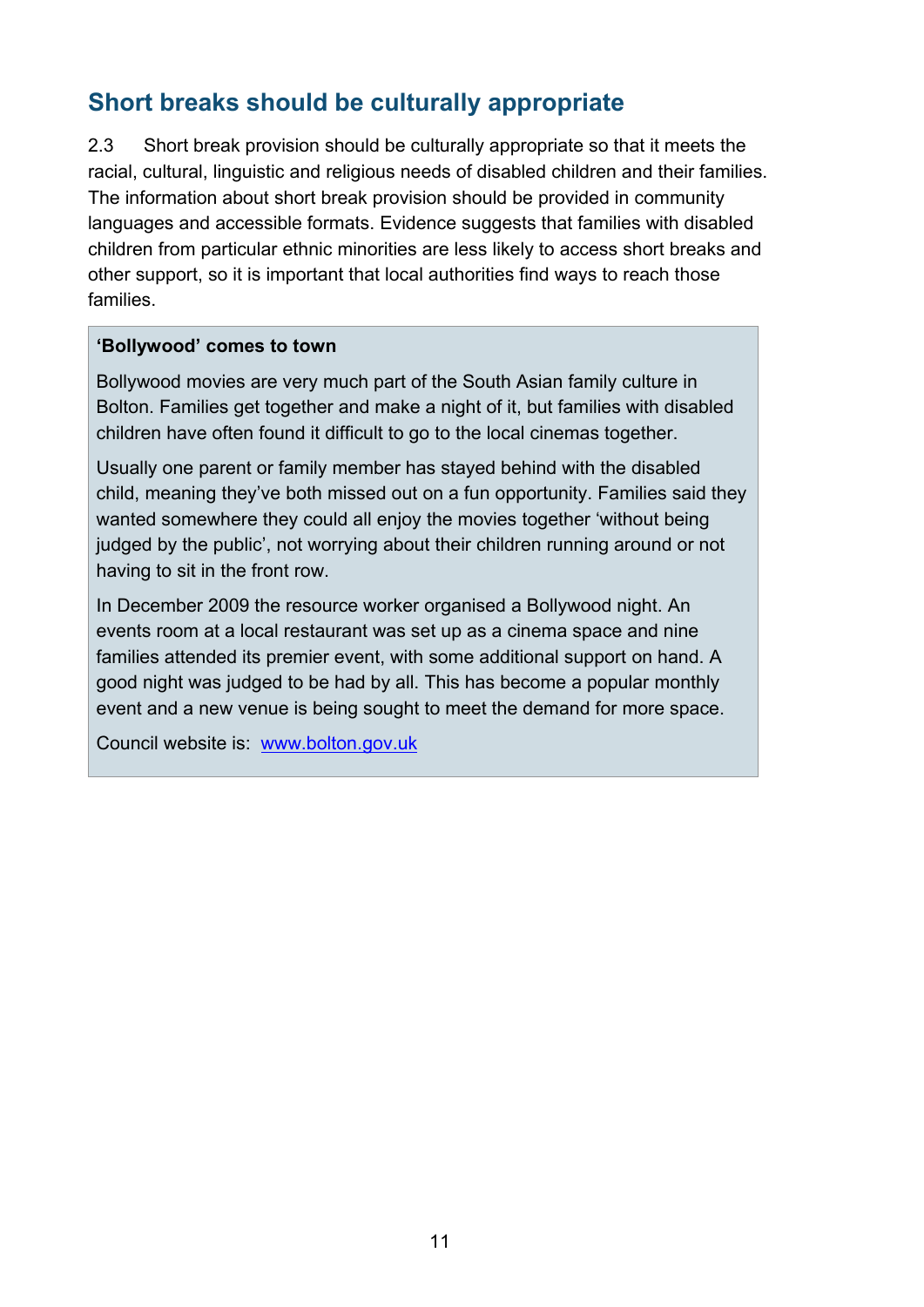Paul McGinnety, Commissioning Manager from Durham, said:

Our short break programme has delivered not what we thought people needed, but what people actually wanted. As a result we have delivered a hugely successful programme at a low cost per unit price. We have supported more families and made progress on our strategy of reducing high cost residential places. If we reduce just one place per year a saving of around £220,000 will be made. As disabled children currently in residential placements move to adulthood we will see a real reduction in placement costs of potentially £500,000. In consultation with parents we have invested substantially in a broad range of short breaks based in the voluntary sector. This has already reduced the number of placements made in crisis and the costs of formal assessments. If we can develop this trend we are confident, and research supports this, that we can reduce our high costs cases substantially.

<http://www.durham.gov.uk/Pages/Service.aspx?ServiceId=1173>

2.4 While each area will make its own decisions about the appropriate range and balance of different types of short breaks to meet local need, it is apparent from the experience of the Aiming High for Disabled Children programme that certain guidelines are important to follow:

- families should be involved in decisions about the types and volume of services which should be commissioned;
- families should have choice;
- services should be age appropriate;
- choices should reflect the changing needs of families;
- families value services which are flexible, reliable, and where they are confident their children will be looked after safely and sensitively by staff with the necessary expertise; and
- ease of access to services is a key consideration.

# **Short breaks should be reliable and regular to best meet families' needs**

2.5 Local authorities will want to ensure that they develop a dynamic short break provision with a mixture of both innovative short break options and reliable and regular services. Reliability and regularity are hallmarks of a quality short break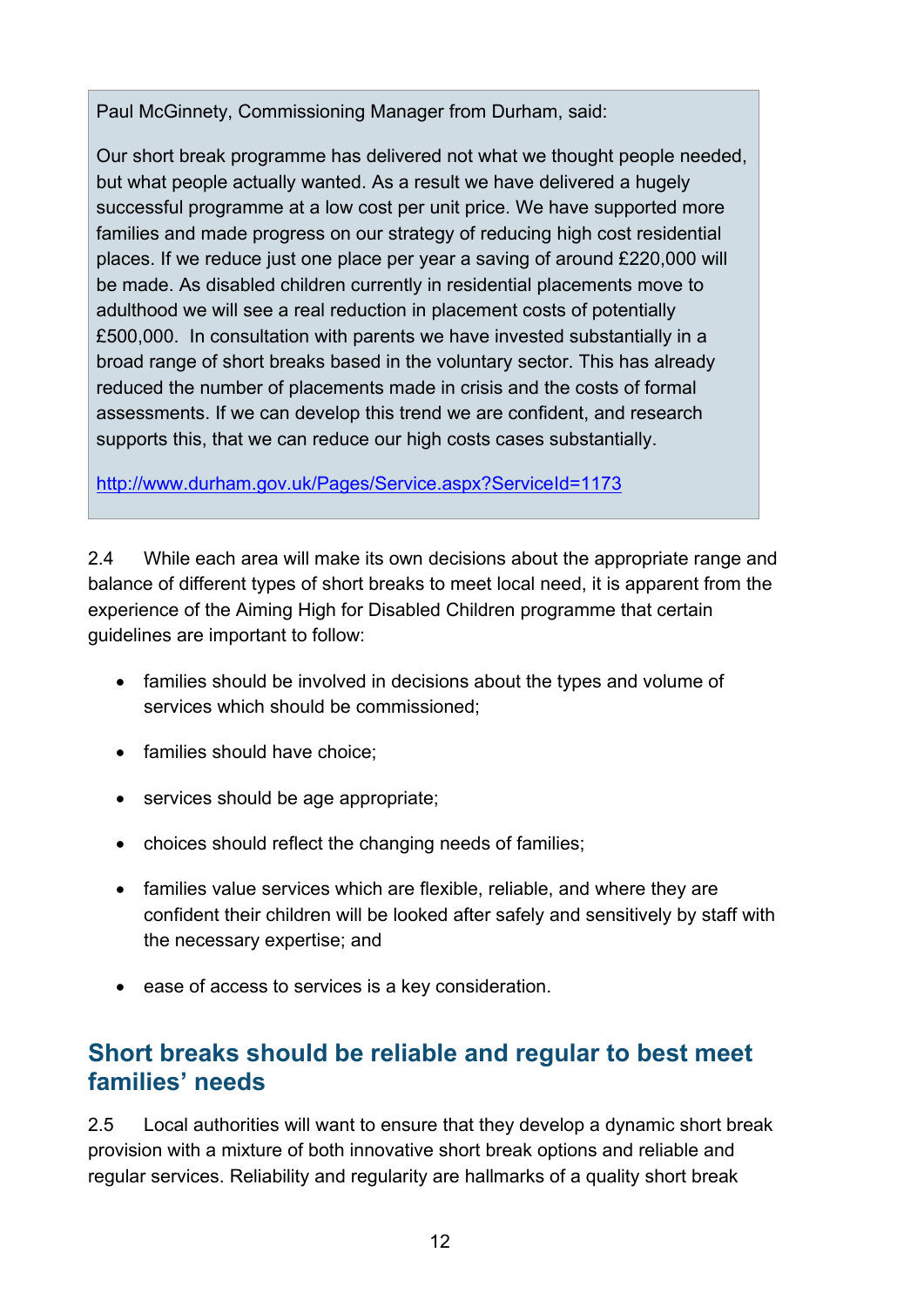service in the eyes of parents. There are considerable consequences of the sudden loss of a short break service for family routines and commitments. Some children, for example those with autistic spectrum disorders, are particularly distressed by an unexpected change in routine. That said, we know some parents appreciate, and their children often appreciate more, a range of exciting and innovative options. The exposure of disabled children to a range of new activities, for example playing golf and skiing, has developed children's confidence and provided them with the kind of enjoyment many other children take for granted.

# **Parents should be engaged in the design of local short breaks services**

2.6 Many local authorities have found that the key to getting the balance right when developing a broad range of short break activities is the engagement of local parents in service design. Parents can support local authorities to identify the best ways to provide personalised packages of care to meet individual family need.

In April 2009 Enfield Council collaborated with The Family Fund, Wilf Ward Trust and Haven Holidays to support seven families to enjoy a holiday with assistance provided by carers – a minimum of 10 hours and maximum of 20 hours per week. This opportunity meant that families were able to enjoy additional relaxation and leisure opportunities.

One parent described it as like 'winning the lottery' and another stated that being able to have a coffee by the poolside and read the paper for half an hour while her husband played with their son and the carer supported their daughter in the pool made all the difference. Families remarked that having 'bite-size' periods of support made a huge difference to all family members in enabling them to have a fulfilling and memorable holiday. For some families this was the first time they had ever taken a family holiday because the prospect of managing alone was too much.

#### [www.enfield.gov.uk](http://www.enfield.gov.uk/)

Rochdale has commissioned Barnardos to provide a short breaks service promoting increased access for disabled children to universal provision. Depending on the child's own interests, personalised short breaks are provided in a wide range of community settings, from cheerleading to cycling.

[www.rochdale.gov.uk](http://www.rochdale.gov.uk/)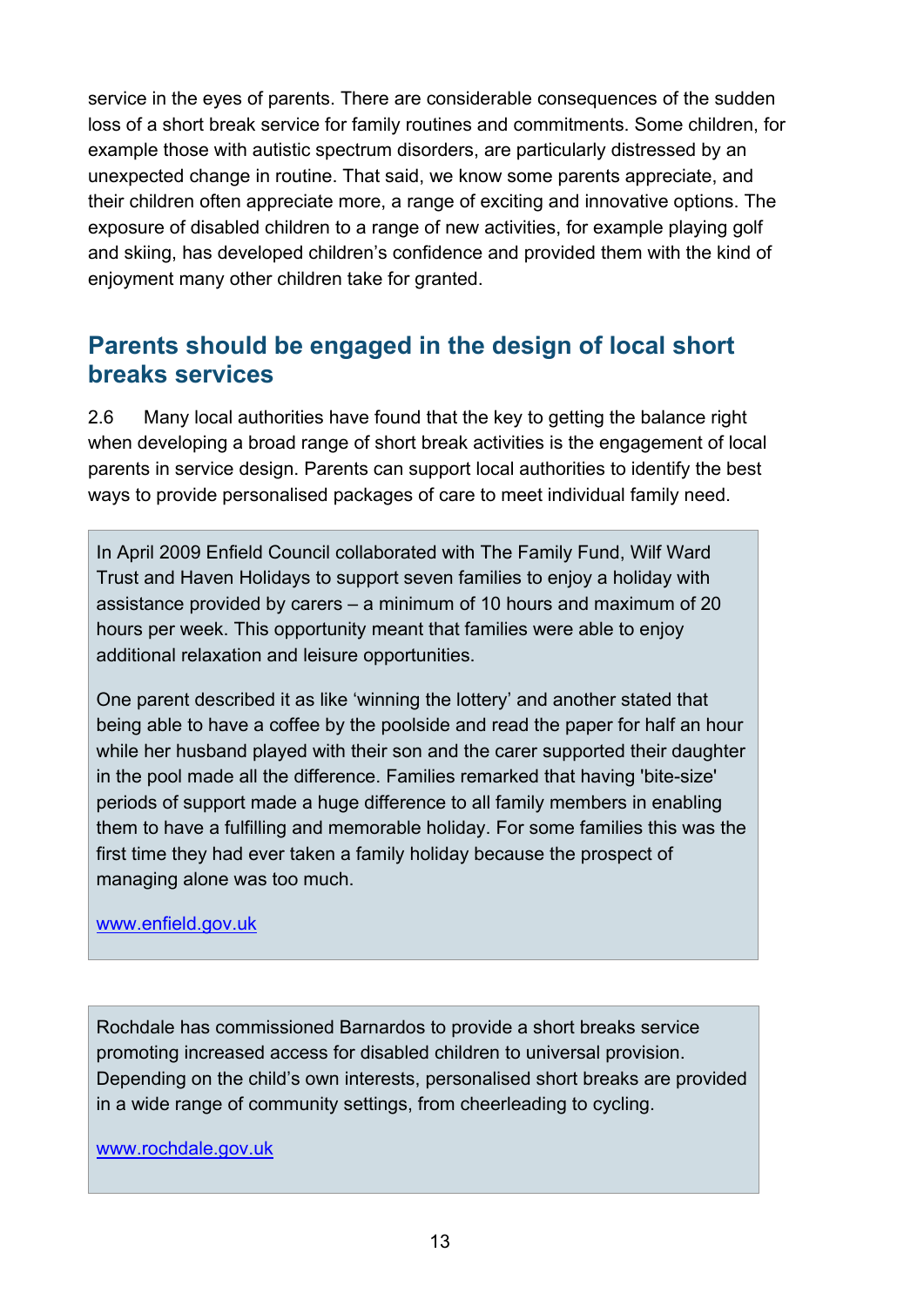# **Short breaks can build on and be offered by universal service providers**

2.7 Universal services and other community facilities can provide exciting, positive opportunities for disabled children and young people to socialise with other children, and to access fun and/or educational activities in a safe environment. There is an increasing role for universal services in the delivery of short breaks, and they can provide local authorities with opportunities to easily extend the range of breaks they offer.

2.8 Local authorities should be clear that the short break must be in addition to the universal positive activities to which families should normally have access. For example, local authorities should consider how they can improve general access to their local swimming pool to enable more disabled children to use it. That might include some training for pool attendants and other staff to better understand how to support children with challenging behaviour, for example. An individual disabled child on a short break might also need some additional one-to-one support when in the pool to enable them to swim safely and enjoyably.

2.9 Childcare providers have often been trained to support disabled children, and are in a good position to support those children in short breaks. Where local authorities find ways to use childcare providers and facilities to offer short breaks, they must ensure that the short break is in addition to the childcare all families should normally have access to. In general, it might be helpful for local authorities to think of childcare as enabling more parents to work, or to undertake training and educational opportunities which can lead to work. A short break should be supporting parents to care for their disabled child more effectively by giving them a break.

Under the Disabled Children's Access to Childcare programme, Solihull Council has undertaken a number of initiatives to ensure disabled children have access to childcare provision. To ensure families' needs were at the centre of service developments Solihull established:

- a team of parent champions who provide information, advice and assistance to parents to enable them to access childcare, activities and other services;
- a support service to enhance the skills of childcare settings to meet the needs of disabled children;
- additional resources to settings to reduce ratios of children to adults where necessary.

www.solihull.gov.uk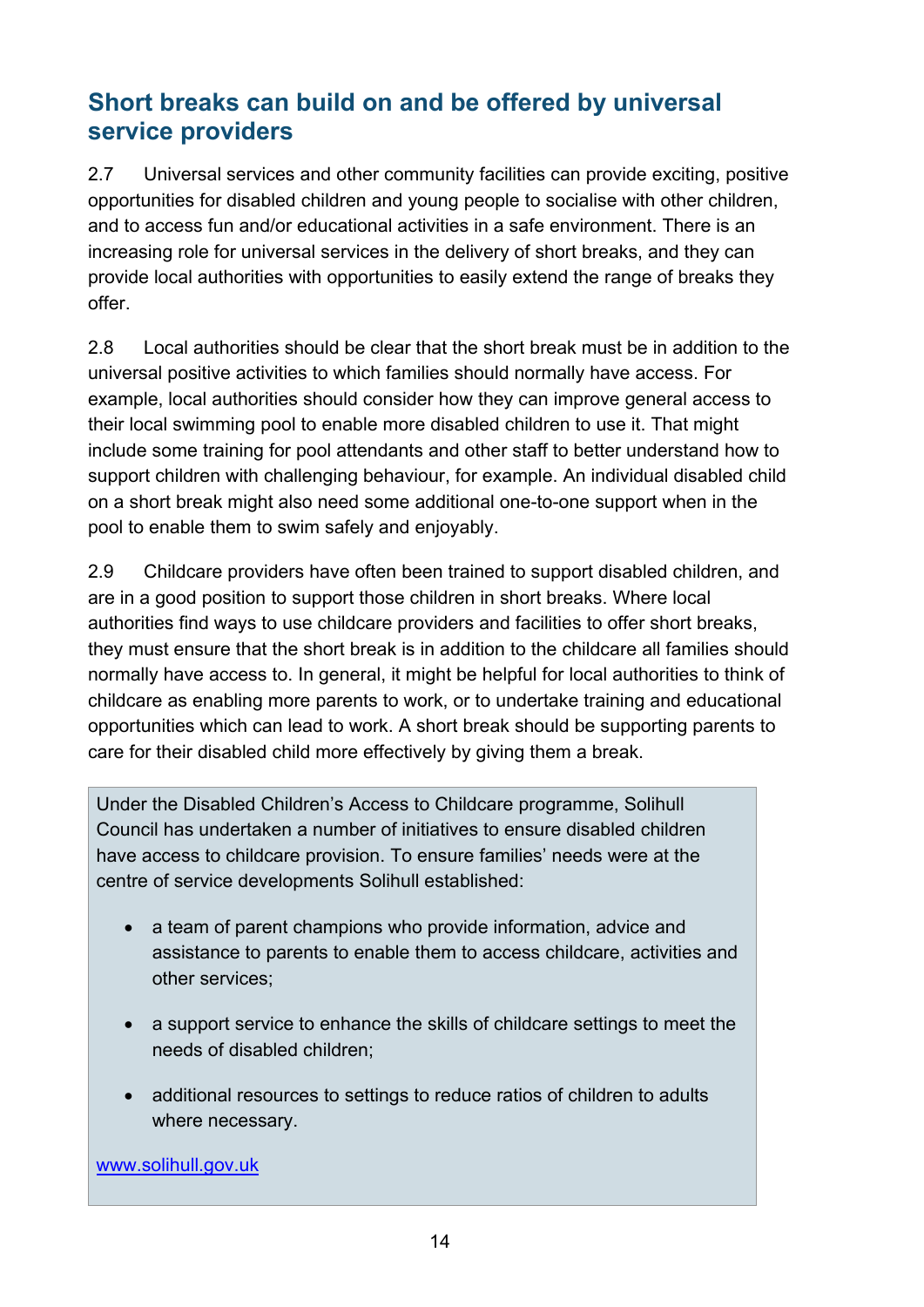Hampshire County Council is working with other key service providers and service user representatives to ensure disabled children enjoy a choice of leisure and recreation activities within their local community, providing parents and carers with a short break from caring knowing that their children are in a fun, safe and supportive environment. A multi-agency commitment underpins this work.

[www.hants.gov.uk/childrens-services](http://www.hants.gov.uk/childrens-services/)

# **Local authorities should work in partnership with health services to understand the range of short breaks services in their area and to train the workforce**

2.10 Health services have multiple roles to play in the provision of short breaks for disabled children in their areas. They will directly provide and commission some services, for example, short breaks for children with complex health needs. (For some children, this may involve spending some time in a hospice.) They will also support local authority and voluntary and Community sector provision, for example, by training the workforce and providing nursing support and timely access to necessary equipment.

# **Local authorities must give families the choice to access short breaks services using a direct payment**

2.11 Local authorities are under a duty to provide families the choice of receiving a direct payment in lieu of the support they would have been provided with under section 17 of the 1989 Act.<sup>[10](#page-14-0)</sup>

2.12 Direct payments are a useful way of giving families with disabled children greater choice and flexibility to access the services they want and need to support them. [11](#page-14-1)

2.13 The evaluation of short breaks pathfinders found that more and more families are choosing to access short breaks services through direct payments, and that they are enjoying the ability to buy exactly what they want.

<span id="page-14-0"></span> $10$  The duty can be found in section 17A of the 1989 Act and the Community Care, Services for Carers and Children's Services (Direct Payments) (England) Regulations 2009.

<span id="page-14-1"></span><sup>11</sup> A parent's guide to direct payments can be found on the [DfE website.](http://webarchive.nationalarchives.gov.uk/20130401151715/https:/www.education.gov.uk/publications/standard/publicationDetail/Page1/DFES-0202-2006) More formal guidance is available on the [Department of Health website.](http://webarchive.nationalarchives.gov.uk/+/www.dh.gov.uk/en/Publicationsandstatistics/Publications/Publicationspolicyandguidance/DH_104840)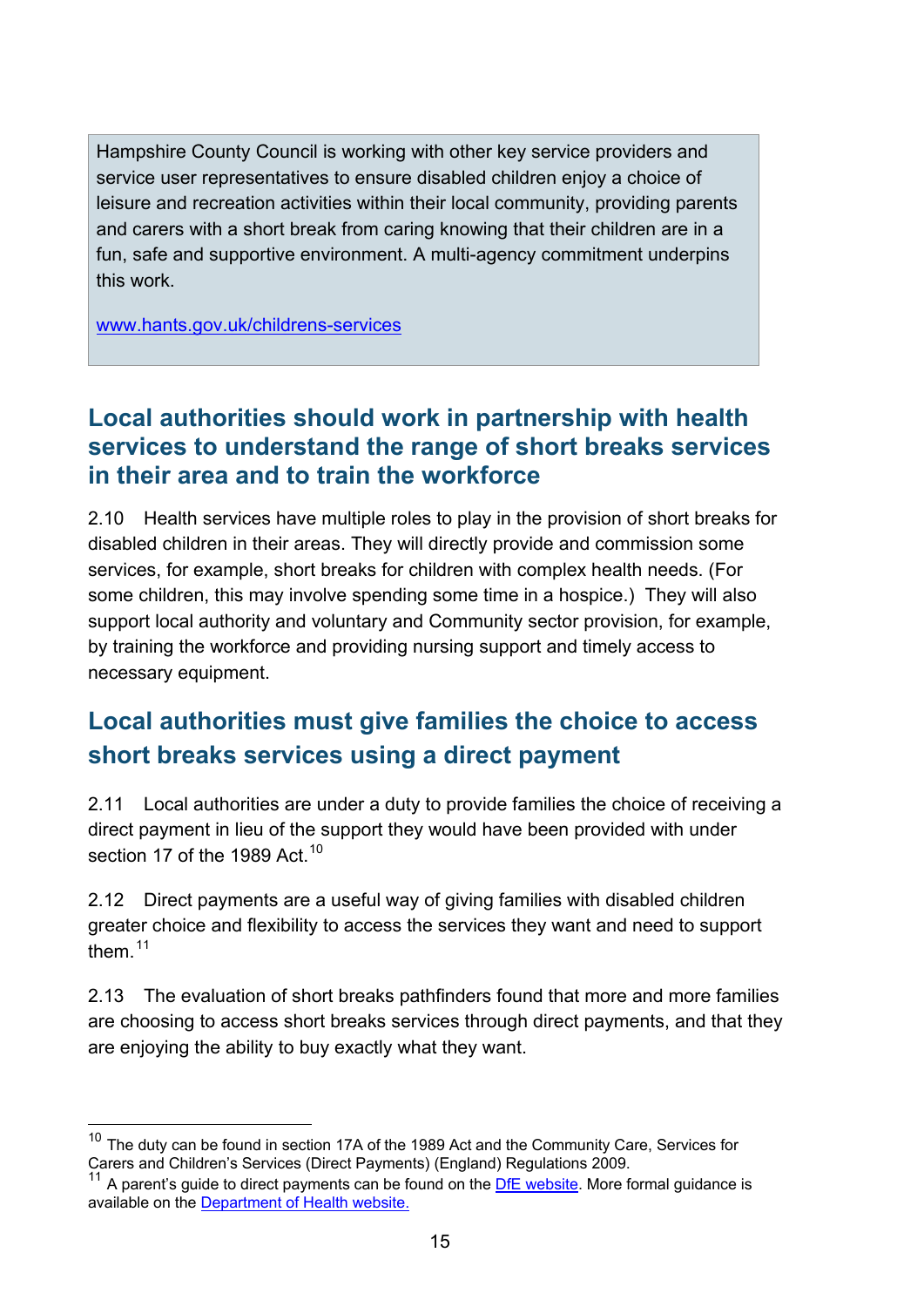2.14 There are a number of things local authorities should do to help ensure the provision of direct payments is beneficial to families:

- All families should be supported to understand how a direct payment might benefit them;
- Families should not be forced to take a direct payment where they are not confident to do so;
- Families who choose direct payments should be supported to make confident appropriate choices for their family; and
- Local authorities should not use direct payments as a way of limiting access to support. The funding provided through a direct payment must enable a family to access all the support they have been assessed as needing.

2.15 Direct payment initiatives have led to a number of positive outcomes, for example:

- a) increasing the choice of short breaks for families and increased access to community-based provision;
- b) enabling some children with rare and complex conditions to access breaks; and
- c) expanding the workforce of short break carers by families approaching people they know to offer short breaks to their child; for example members of the extended family and the family's social network.

2.16 A number of pathfinders have promoted the increased uptake of direct payments as a key component in helping more families to access short breaks. One outcome of this approach for many families has been to raise their expectations and ambitions for themselves and their disabled child.

2.17 As part of the Department for Education Aiming High pilots, some local authorities are using individual budgets to draw together social care and nonmainstream education funding. Some are linked to the Department of Health's personal health budget pilots, enabling NHS resources to be drawn into a single combined budget.

2.18 The individual budget is controlled by the parents or the young person with appropriate support from either the local authority or voluntary organisation and used to support a set of agreed outcomes for that child. The budgets are not necessarily provided to parents as cash payments, but decisions about how the money and/or resource is spent is made by them. The purpose is to encourage a parent-led and personalised approach to funding for disabled children. Local authorities using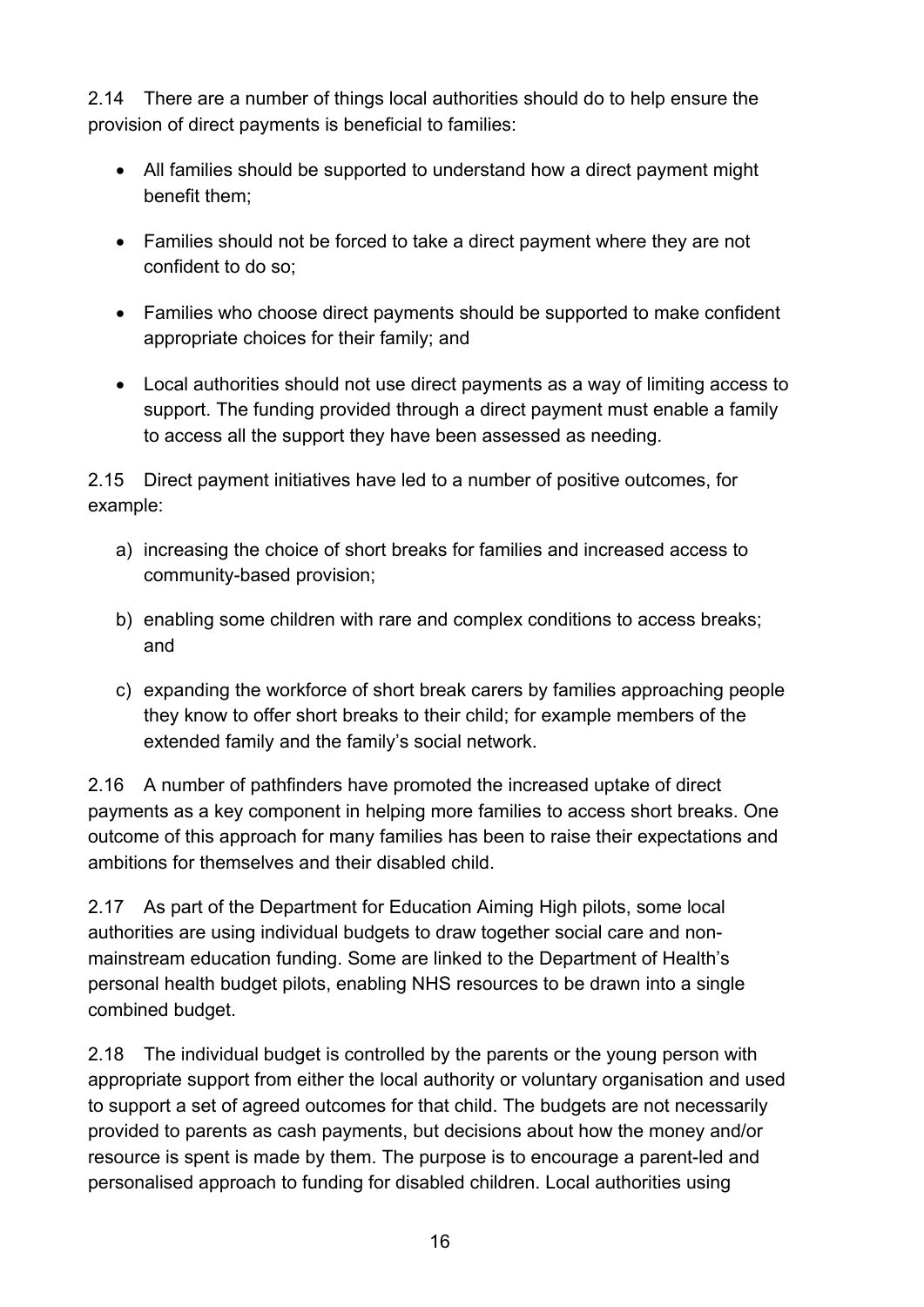personalised funding are finding that as parents gain confidence in managing the fund they become more creative in the services they chose to meet their child's needs.

Derbyshire is a site for an individual budgets pilot and also for piloting personal health budgets. This allows service users to access different funding streams to devise a personal package of care which best meets their needs. For example, one young man was funded jointly by health and children's services to attend an independent special school which also provided much of his short break care. With support from the pilot projects this young man and his family opted for an alternative range of short breaks. They employed a personal assistant to support their son at home and ultimately to support him to go on a family break with them. The individual budget enabled the family to consider a broader range of possibilities for the young man's adult life.

[www.derbyshire.gov.uk](http://www.derbyshire.gov.uk/)

# **Short breaks can be a key service to promote greater levels of confidence and competence for young people moving towards adult life**

2.19 It will be important for short breaks to be planned and provided to enhance independence with a view to continuity of provision once the young people become young adults. This will require close liaison with adult services and local health care agencies.

As part of its short break strategy the London Borough of Richmond upon Thames has piloted a project to develop confidence and promote independent living here individual's pool part of their self-directed support budgets to promote friendships and develop wider social networks and activities. An independent charity has produced a guide, promotes and offers support to disabled young people and their families to employ personal assistants to support them in their chosen activities with their chosen friends. Young people have stated that they feel more grown up and able to enjoy the activities without their parents and with the support of a worker that they have recruited and chosen. This option enables young people to be more in control, to have consistency in support and continuing friendships into adulthood.

[www.richmond.gov.uk](http://www.richmond.gov.uk/)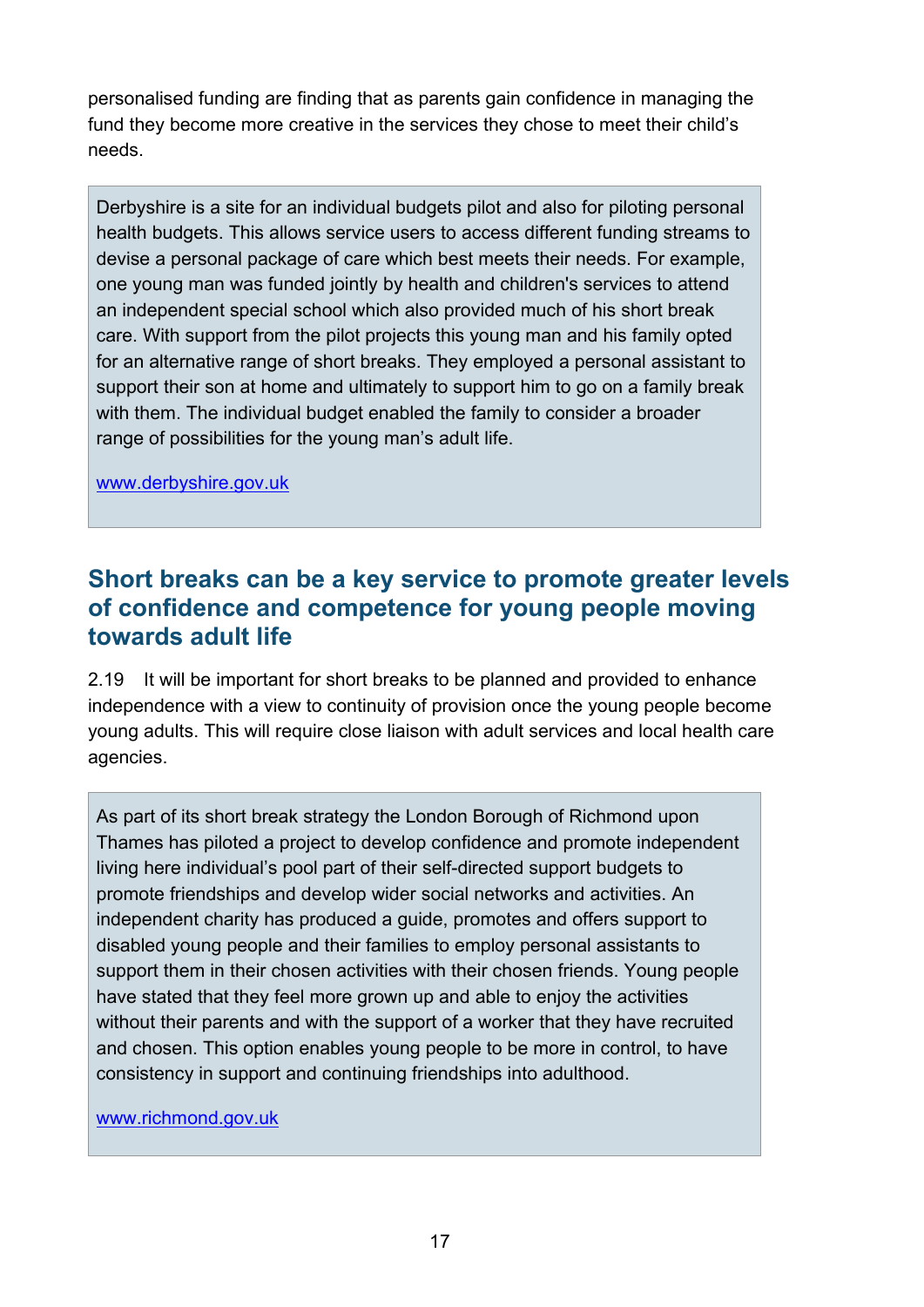# <span id="page-17-0"></span>**3. The short breaks services statement**

3.1 Parents frequently comment on the difficulty of finding information about the short break services. Families need to receive timely information about the full range of service in plain language and in accessible formats so they can make informed choices.

3.2 Families with disabled children need clear information to access services. This is why each local authority must publish a statement about short breaks services in their area.

# **The short breaks services statement must state:**

- the range of short breaks services available:
- the criteria by which eligibility for services will be assessed; and
- how the range of services is designed to meet the needs of families with disabled children in their area.

3.3 The statement must be kept under review and it should be revised when new services become available, or when there are changes to existing services. Carers' views must be taken into consideration when preparing and revising their statement. The views of disabled children and young people and of voluntary sector organisations working with disabled people should also be taken into account.

Wiltshire County Council and the London Borough of Enfield have prepared draft short breaks services statements which will form the basis for local consultation with families with disabled children and other partners. These two examples show how the regulatory requirements can be met and how differences in approach reflect local circumstances.

[www.wiltshire.gov.uk](http://www.wiltshire.gov.uk/) [www.enfield.gov.uk](http://www.enfield.gov.uk/)

3.4 The experience of Wiltshire and Enfield would suggest that the statement is best prepared and reviewed in a partnership with local organisations (parent forums, local health services, the voluntary sector and schools).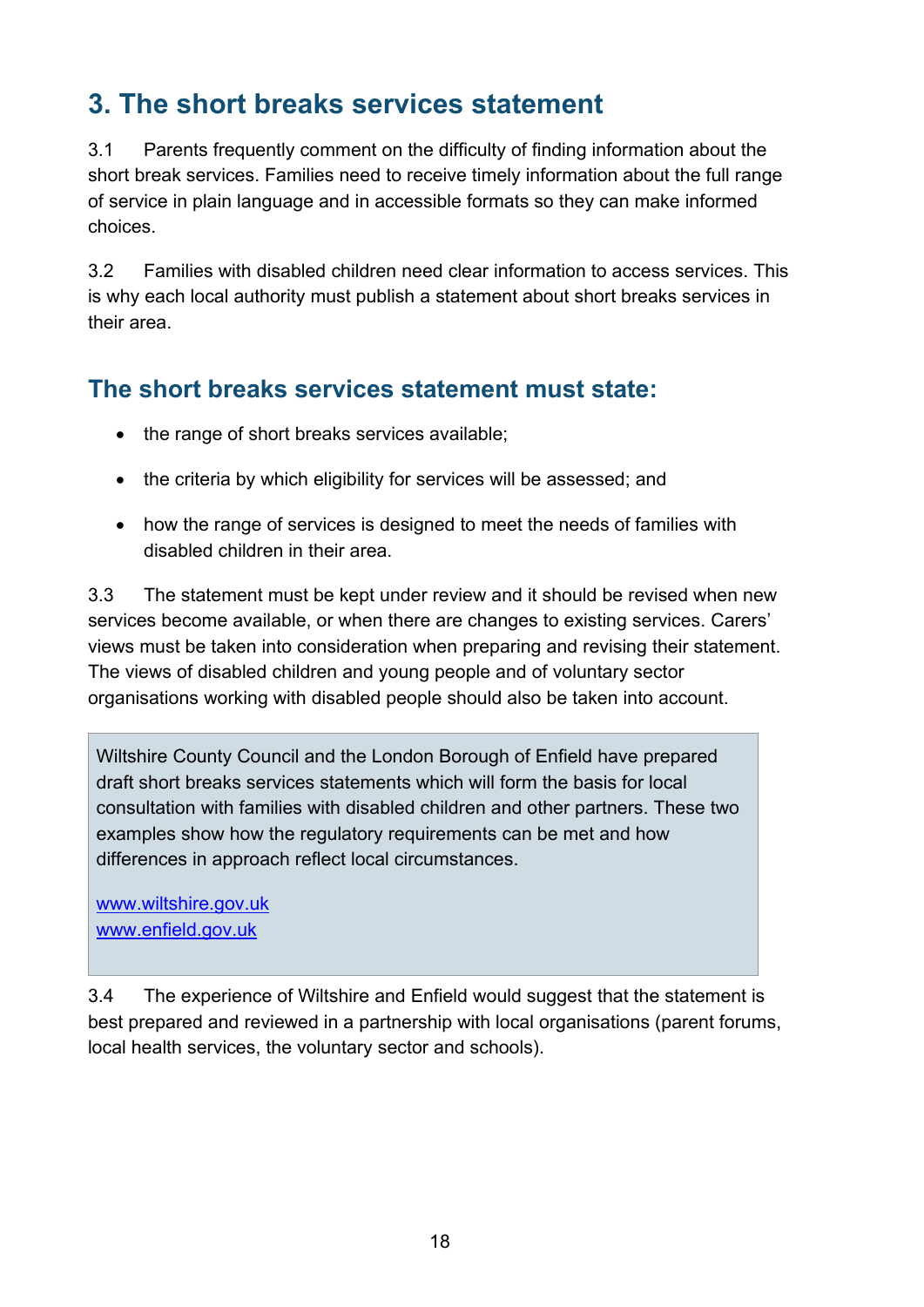# **Local authorities should consider how best to ensure strategic sign-off and shared accountability locally for the statement and the services to which it refers**.

3.5 It would be good practice to consider how partners from local health services should be involved, as well as delivery partners from the voluntary and charity sectors, and local parent groups. The Children's Trust or local health and wellbeing board could both provide an appropriate forum.

Cambridgeshire has funded a small voluntary organisation, a parent information service called Pinpoint, to develop a website which not only gives a range of local activities but also allows families to comment.

<http://www.pinpoint-cambs.org.uk/>

## **In preparing the short breaks services statement, local authorities should consider how best to share information about disabled children between agencies (bearing in mind the need to operate within existing data protection legislation).**

3.6 This will ensure a coordinated provision according to need. It will be helpful for local authorities and Primary Care Trusts (PCTs) and other relevant partners to use a common database of disabled children.

3.7 Relevant information which might support a good description of local services could include:

- a) data on the current and projected prevalence of disability in the child population, available in the Joint Strategic Needs Assessment;<sup>[12](#page-18-0)</sup>
- b) aggregated data from the assessment of individual children and families this will indicate which needs can be met currently and which cannot readily be met; and
- c) views of all concerned (disabled children and young people, parents; voluntary organisations and service providers).

<span id="page-18-0"></span><sup>&</sup>lt;sup>12</sup> Visit the [Department of Health website.](http://healthandcare.dh.gov.uk/jsnas-jhwss-guidance-published/)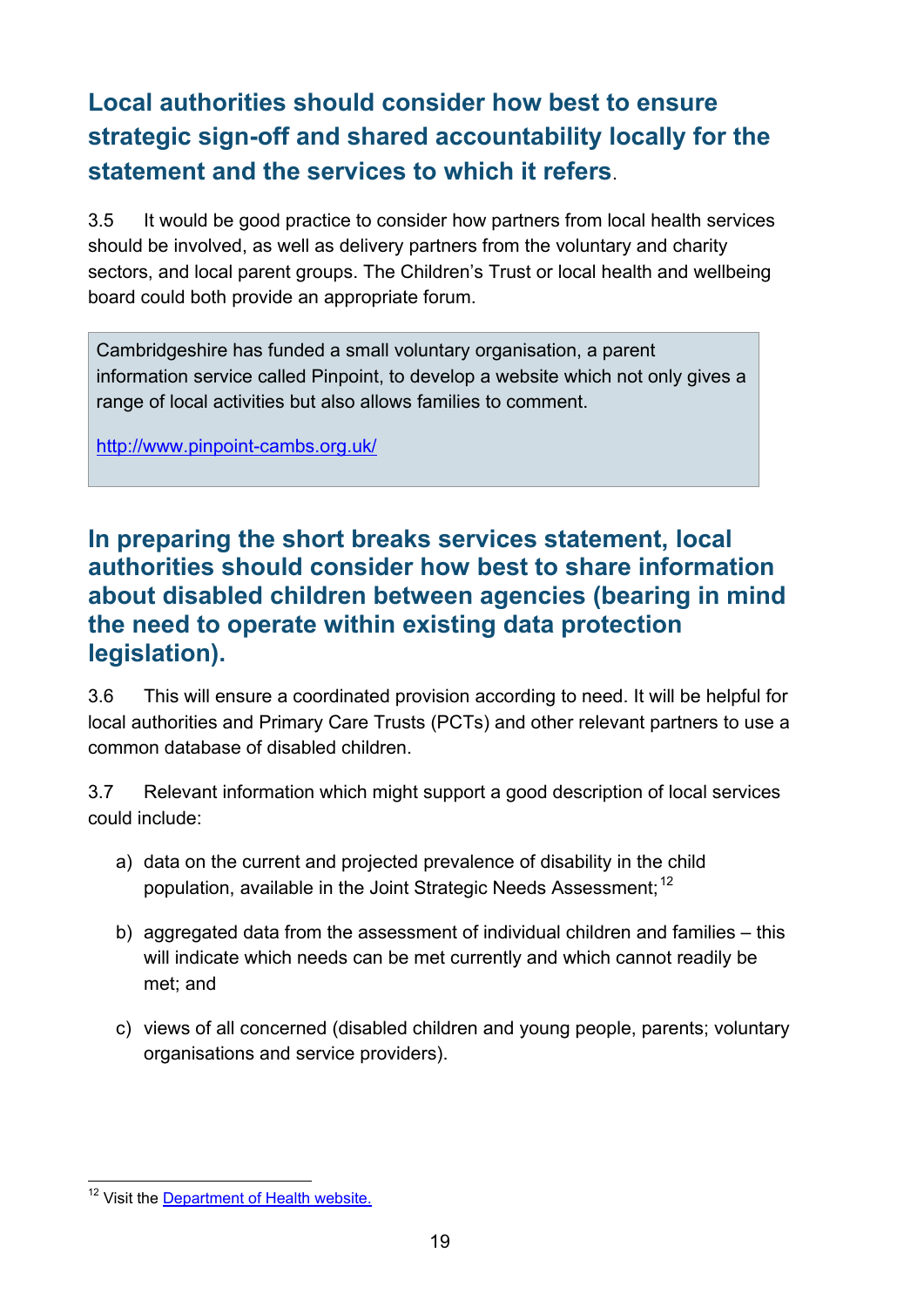During the operating year April 2008 to March 2009 Durham County Council worked with parents to undertake an analysis of needs and services, including costs and gaps in services. They identified target groups, particularly children with autism, where local provision was insufficient and subsequent costs of residential placements were high. This needs analysis formed the basis of the short break strategy which has been underpinned by substantial investment.

[www.durham.gov.uk](http://www.durham.gov.uk/)

#### **Halton – Bright Sparks**

Halton has commissioned an independent local advocacy service to support young disabled people to participate fully in all consultations for young people in the borough. A group of disabled young people, Bright Sparks, has been provided with a training programme covering topics such as time management, planning a schedule, listening skills, confidence building, and the ability to speak up and ask questions in a group. They have produced a DVD.

Visit the website [for more information.](http://www3.halton.gov.uk/healthandsocialcare/childrenandfamilycare/324582/)

#### **Wiltshire County Council focuses on outcomes in its service contracts.**

Working in partnership with parent carers, in particular through the Wiltshire Parent Carers Council, is at the heart of the Aiming High for Disabled Children programme. Parent carers have been involved in the commissioning of services (including the planning of service specifications and tender evaluation), have provided feedback on the delivery of the services, and have been involved in the review of services. Wiltshire Council's partnership approach to working with parent carers is supported by the contract for each commissioned service, which requires the service provider to seek feedback regularly from the parent carers and children and young people using the service, and to present this in their service review reports. A focus of each service review meeting is how the feedback from service users is influencing the development of the service. Parent carers have attended service review meetings so commissioners and providers can hear first hand their feedback on the quality of the service and suggestions for service development.

Visit the [Wiltshire website for more information.](http://www.wiltshire.gov.uk/healthandsocialcare/carers/supportforcarers.htm# Support_for_carers_of_disabled_people)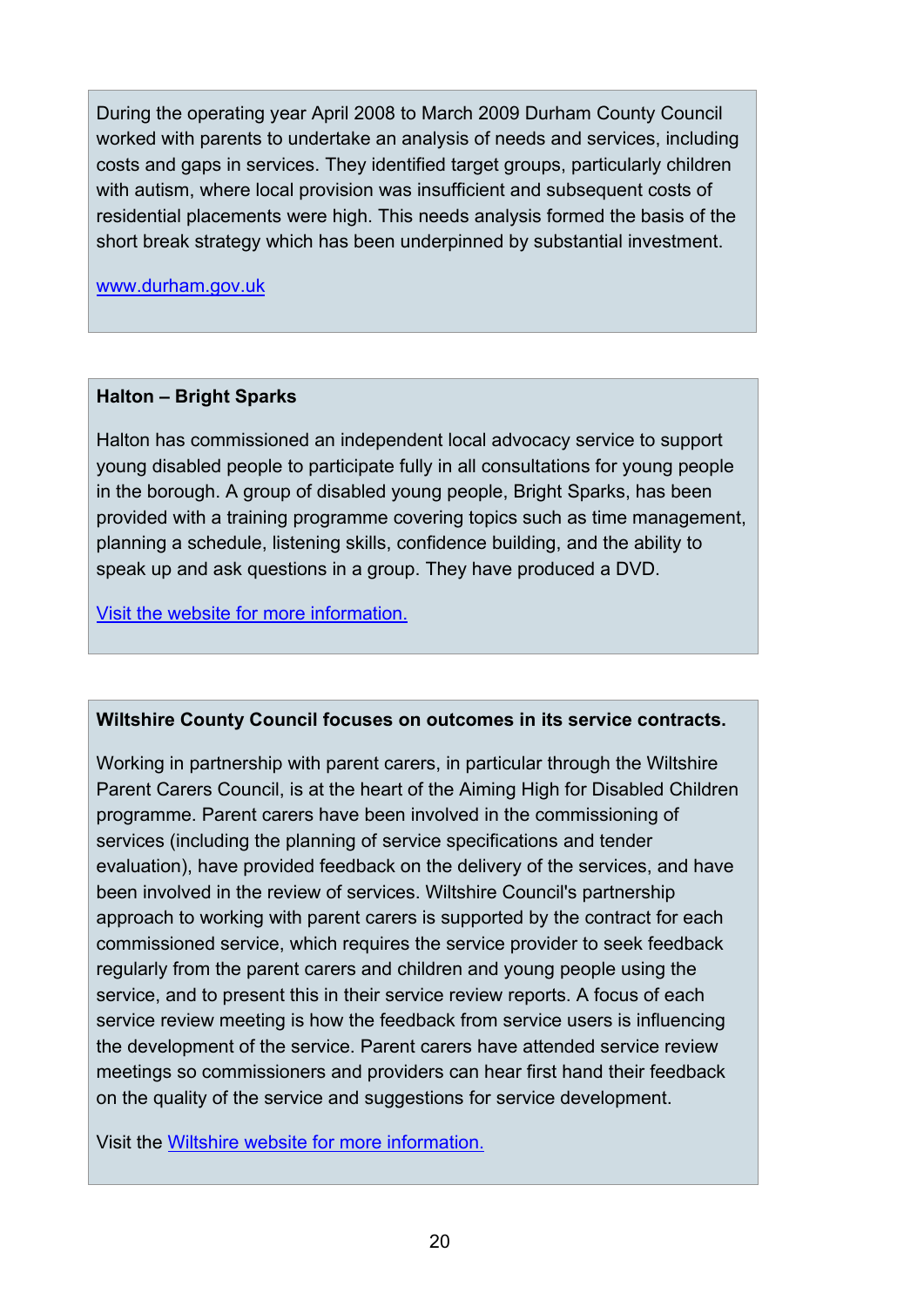3.8 The examples provided by Wiltshire and Enfield may help local authorities think about short breaks service statements. Local authorities should prepare and agree their own statements based on their individual local circumstances.

3.9 Local authorities may wish to consider, in drafting their short breaks services statement, the extent to which:

- services meet the needs of all disabled children and promote improved outcomes;
- universal services are including disabled children;
- services are available and accessible fairly across the authority;
- information is available to all disabled children and their families;
- there is choice for families and a range of providers including the voluntary and community sector;
- services are culturally appropriate;
- services are age appropriate;
- the availability of suitable transport is supporting access; and
- services are supporting the transition to adult services.

And also:

- the balance of provision between direct services and direct payments; and
- the advice and guidance available to support families who opt for direct payments.

# **Local authorities must publish their statement of short breaks services on their website**

3.10 Families with disabled children must have access to a statement which is concise and clear. It would be good practice for local authorities to also consider additional ways of making the information available, for example in paper format for people without computer access. Public notice boards in doctors' surgeries and children's centres can also ensure information is accessible.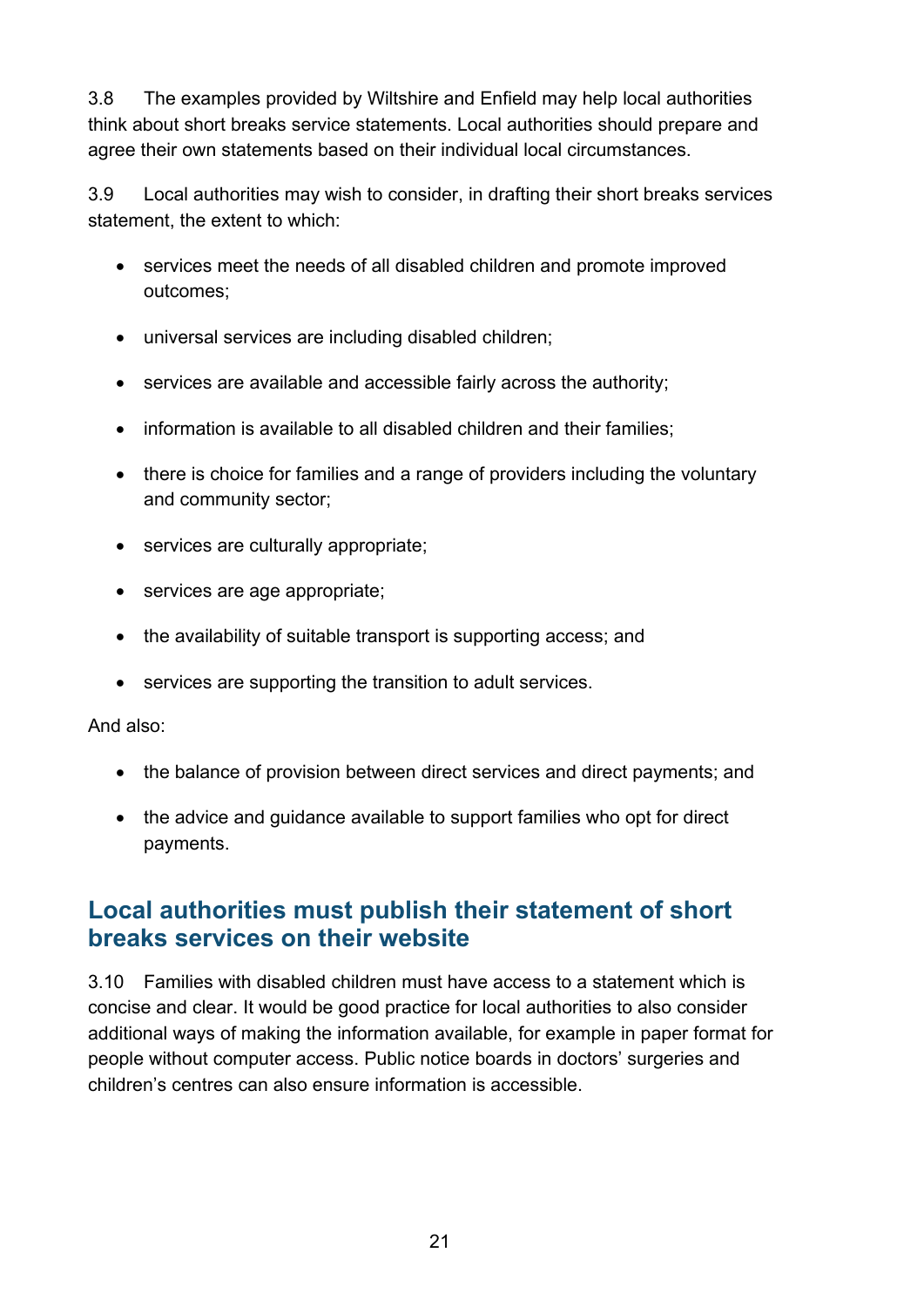# **Local authorities should ensure that those who use short breaks services have the chance to shape the development of those services**

3.11 The standards for participation and feedback set out in the Aiming High for Disabled Children Core Offer provide a good framework for effective consultation.<sup>[13](#page-21-0)</sup>

3.12 Carers and children and young people should be involved in the decision making about the nature of services and their relative priority. Feedback by authorities to families about the outcomes of the consultation is essential.

3.13 Participation is more effective when:

- families are involved in decision making about provision (and setting budget priorities); and
- there are structures (such as parent forums) to support systematic and sustained participation of both parents and children.

3.14 Local support groups and grassroots organisations can be key partners in ensuring broad-based and effective consultation. Local decision making with full consultation is more likely to lead to local service users achieving their desired outcomes.

# **Local authorities should try to reach groups of parents who may be more difficult to engage**

3.15 This may be:

- because English is not their first language;
- because they live in rural areas; and
- due to the nature of their child's impairment.

3.16 Failure to engage could lead to widening inequalities.

3.17 Local authorities may also consider the views of families whose disabled children have been placed out of their home area in order to have their needs met. Such children may be placed in health, education or social care establishments. This will enable authorities to consider whether some families would have been able to continue to care for their children at home given higher levels of short breaks support.

<span id="page-21-0"></span> <sup>13</sup> <http://www.chimat.org.uk/resource/item.aspx?RID=66227>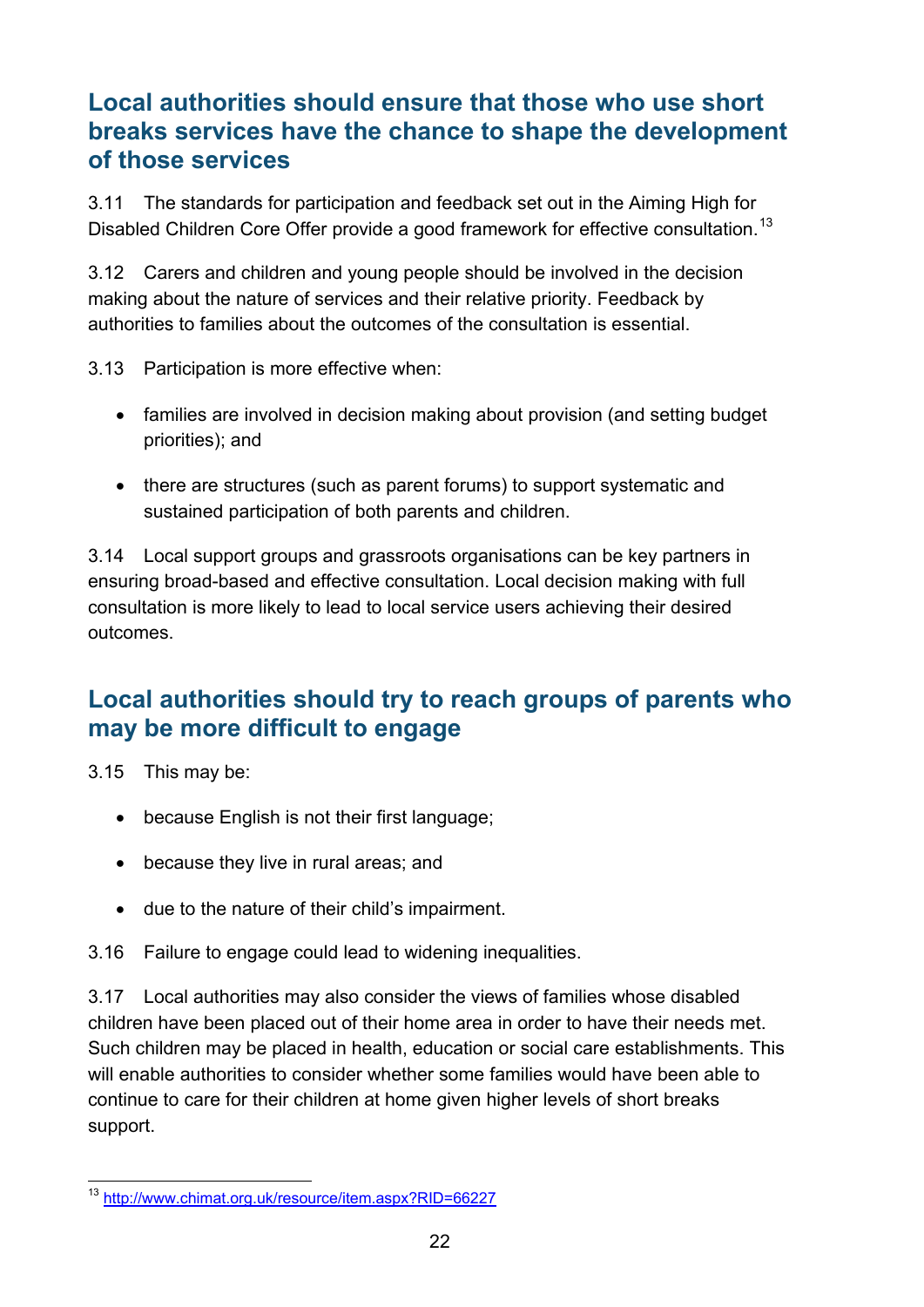#### **Nottinghamshire – [messages from families](http://www.togetherfdc.org/SupportDocuments/Nottinghamshire_messages_from_families.doc)**

Nottinghamshire County Council and NHS Nottinghamshire County asked ibk initiatives (a parent led development agency specialising in raising the voice of disabled children, young people and their families) to find out the views and experiences of disabled children, young people and their families using support services for children and young people with complex medical conditions and/or life-limiting illnesses.

[www.nottinghamshire.gov.uk](http://www.nottinghamshire.gov.uk/)

## **Good practice in commissioning is leading to more responsive short breaks services**

3.18 In some authorities the nature of commissioning has fundamentally changed in order to provide innovative and responsive services. Small community led and familyled processes appear to be better able to provide services tailored to specific local needs.

#### **Kent – parental involvement**

Kent is developing innovative approaches to ensure families with disabled children remain at the heart of service development. There are five resource centres across the county. Based on an established parent consortium in North West Kent, the other centres are developing parent-led bodies which in time will be the managing agents of the resource centres and have the ability to subcontract service delivery. It is hoped in time they will be able to attract additional sources of revenue and be a powerful local voice speaking up for disabled children. A number of organisational options have been considered and each area is developing a model of a parent-driven charity which best fits its needs. Training for parents as well as expert advice and support have been essential in preparing the local groups for greater autonomy.

Visit the [Kent County Council website for more information.](http://www.kent.gov.uk/childrens_social_services/disabled_children/resource_directories.aspx)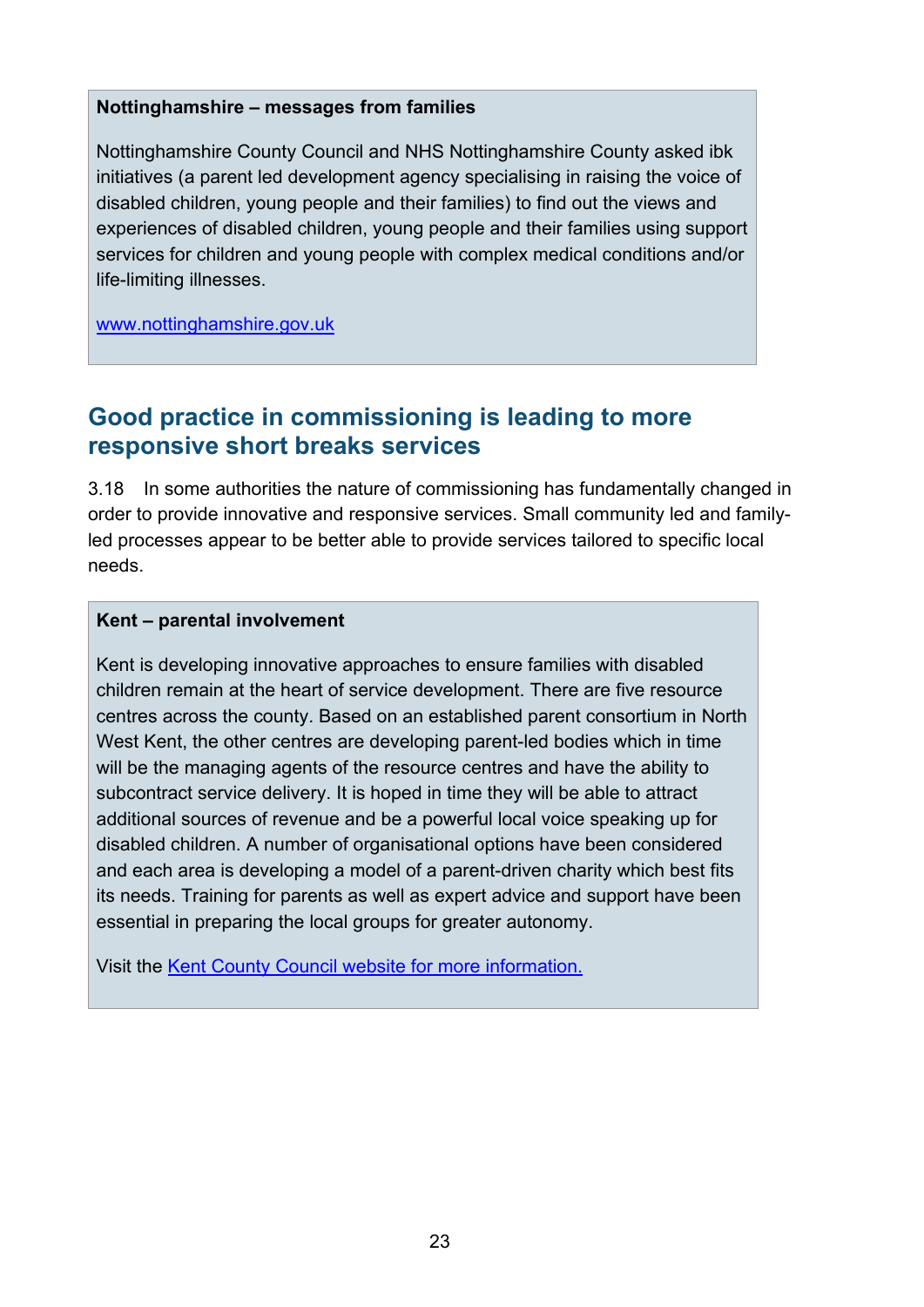# **Local authorities must keep their short breaks statement under review**

3.19 The local authority must review its short breaks services statement and where necessary revise its statement. The frequency for review is a matter for each local authority to decide. This flexibility allows the local authority to revise and keep the document current according to local circumstances. Carers' views must be considered. The views of disabled children and young people are equally important and should also be considered.

#### **[Manchester summer activity](http://www.togetherfdc.org/SupportDocuments/ManchesterSummerActivityEvaluationReport.pdf) evaluation report**

A programme of play schemes and activities were commissioned over the summer period in and around Manchester. An evaluation report has been produced which puts together whether the activity/scheme had a positive outcome and met the needs of parents and children.

[Visit the Manchester council website.](http://www.manchester.gov.uk/info/200016/children_and_childcare/1484/short_breaks_for_carers_of_disabled_children)

3.20 Local authorities should be able to monitor how far children and families using services match the overall profile of disabled children in their area. Local authorities will want to ensure there is equity of access according to ethnic origin of family, the nature of the child's disabilities, as well as other socio-economic factors.

3.21 Following an assessment of local needs, some authorities have targeted specific groups within the population of disabled children, for example children with autism or children living in remote areas.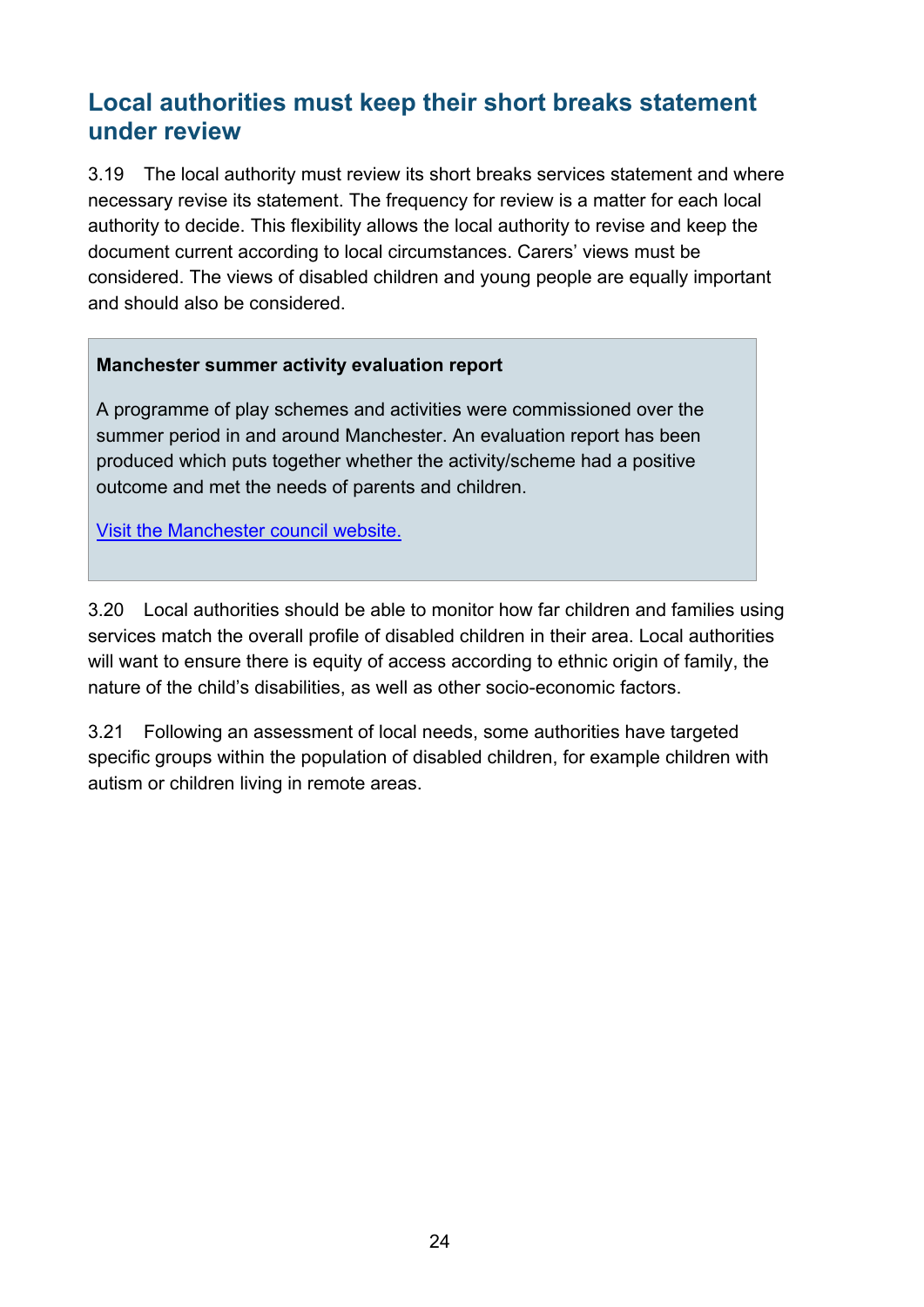# **Local authorities should continue to develop their workforce in relation to short breaks services**

3.22 Increasing the provision of short breaks for disabled children has made new demands on the workforce employed by short break providers and by families through direct payments. Local areas are meeting this challenge in a number of innovative ways.

#### **[Buckinghamshire –](http://www.togetherfdc.org/SupportDocuments/Buckinghamshire%20-%20Training%20Guide.pdf) training guide**

This new training guide is aimed at people who work with disabled children and young people. The training is also available to those who want to enhance their skills for working with disabled children, young people and their families. The guide includes details about the Short Break Carer Training Pathway and the Inclusion Training for mainstream providers.

Visit the [Buckingham Partnership website.](http://www.buckinghamshirepartnership.gov.uk/children-and-young-peoples-partnership/strategies-and-policies/key-partnership-strategies/short-breaks-for-disabled-children-and-young-people/)

Solihull Borough Council has developed a programme of work to help achieve its vision of 'a diverse, integrated workforce which is flexible, competent, confident, respected and safe, and fully equipped to enable all children, young people and their families to grow and develop'. The plan focuses on universal and specialist services and its implementation is supported by a dedicated part-time post.

Visit the [Together For Disabled Children website.](http://webarchive.nationalarchives.gov.uk/20110302114019/http:/www.togetherfdc.org/DCATCHNew/default.aspx)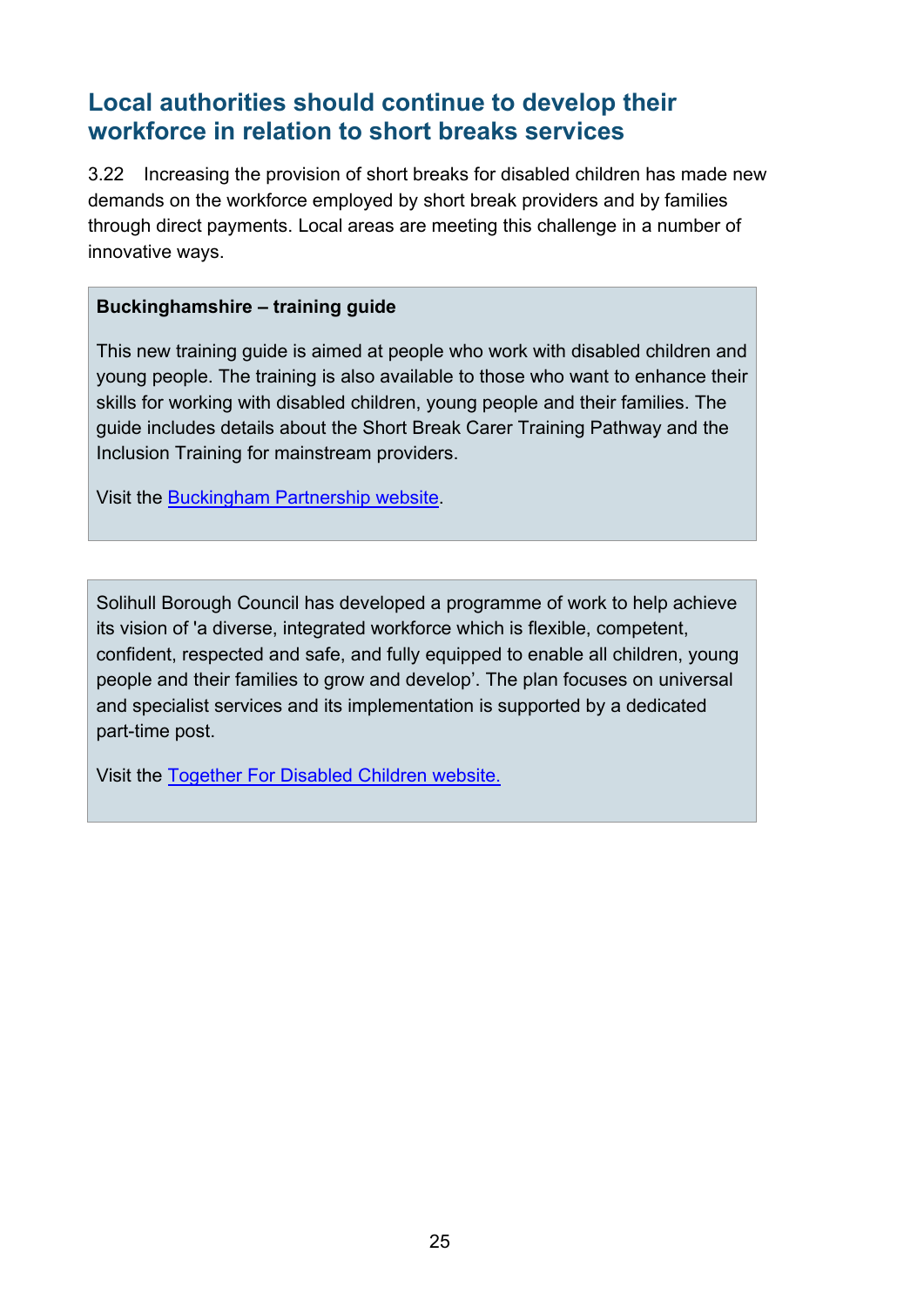# <span id="page-25-0"></span>**4. Eligibility (and the Islington judgment)**

# **Local authorities must publish, as part of their short breaks service statement, details of the eligibility criteria they apply to short breaks services**

4.1 The application of eligibility criteria to short breaks and other services for disabled children and their families should be considered within the context of the requirements of the Chronically Sick and Disabled Persons Act 1970 ("the 1970 Act") and the 1989 Act.

4.2 The 1970 Act imposes various duties on local authorities towards disabled people of all ages. Section 2 of this Act requires authorities to consider whether it is necessary, in order to meet the needs of a disabled person (including a child), for the authority to provide services of the type categorised at section 2(1)(a) to (h). These services include practical assistance in the home, adaptations, assistance in accessing leisure and recreational activities, help with meals, travel and holidays. If the local authority identifies that a person will need a service from the list at Section 2 of the 1970 Act, they must provide that service.

4.3 Section 17 of, and Schedule 2 to, the 1989 Act set out the general duties and powers conferred on local authorities to provide family support services to children in need, which includes disabled children.

4.4 There is considerable overlap between the services which can be provided under the 1989 and the 1970 Acts. The essential difference is that under the 1970 Act, once the local authority has decided that there is a need for services under section 2, it has a duty to provide those services, while services provided under section 17 of the 1989 Act are discretionary.

## **Local authorities can provide families with access to short breaks services without any assessment**

4.5 Many local authorities are achieving the expansion of short break services through a 'local offer' of disabled children's services, to which families with disabled children refer themselves.

4.6 Local authorities who provide access to services through a local offer must think through their criteria for access to it. For example, it's no good only allowing access to children who attend special school; some families will have opted to send their child to mainstream school. Equally, the single criterion of the higher level of Disability Living Allowance (DLA) is discriminatory, due to the nationally uneven uptake of this benefit and the specific residency requirement of 26 weeks in the last year. Eligibility criteria should be applied with some flexibility in order to ensure fairness to all potential beneficiaries.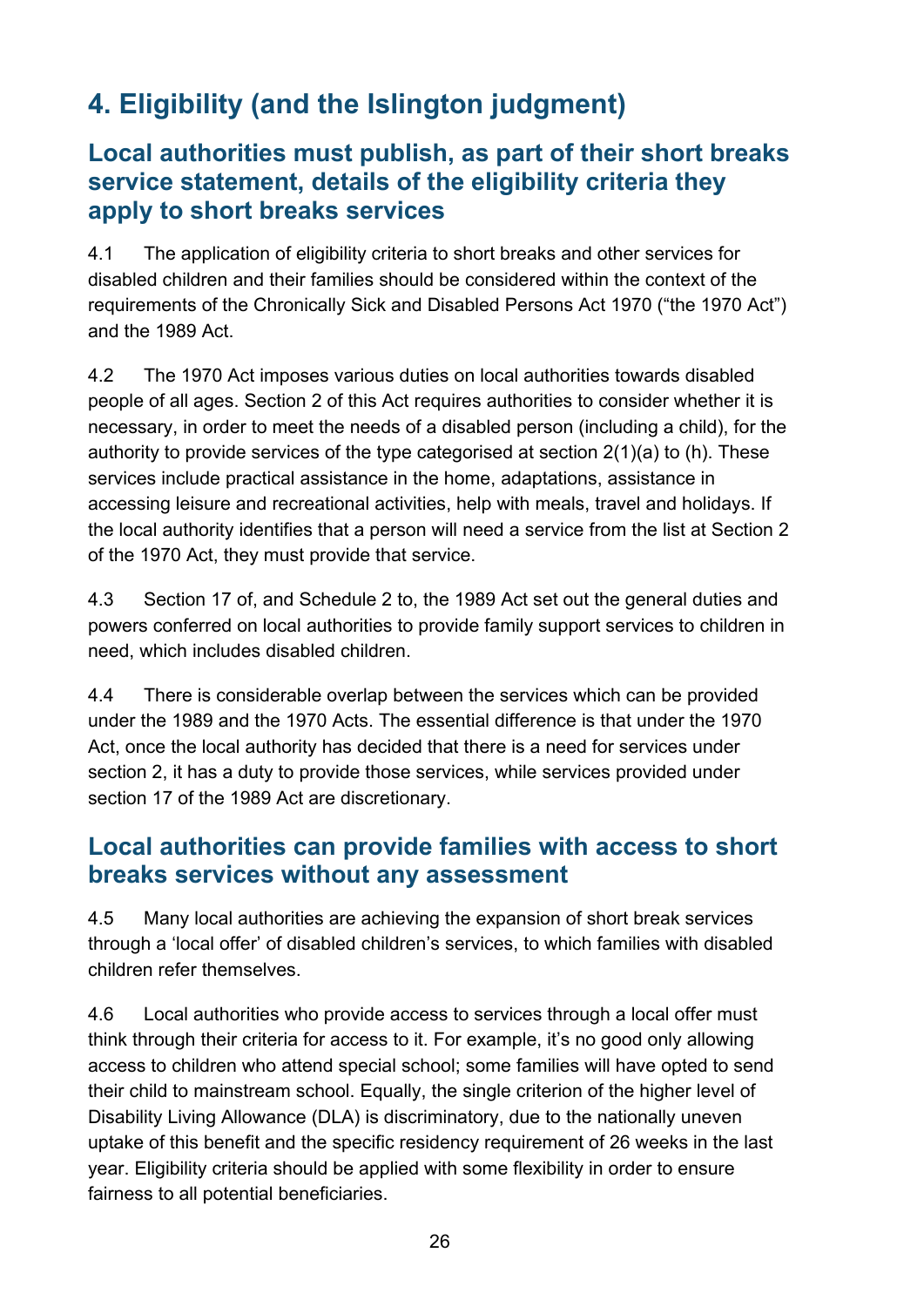# **For many families, a formal assessment of their needs will enable the local authority to provide a tailored package of services to them**

4.7 Where the local minimum offer does not meet the needs of the child and family, local authorities should undertake further assessment of the child and family.

4.8 Local authorities should refer to the statutory guidance *Framework for the Assessment of Children in Need* when they wish to establish a family's need for additional services. Where it is apparent that a child is 'in need' within the meaning of section 17 of the 1989 Act, the local authority should consider carrying out an initial assessment. This initial assessment should determine whether the child is a child in need of services or not, the nature of the services that are required and whether more detailed assessment is necessary. This can be a brief assessment and may be dependent on whether the child's disability has already been established. Much of the information required may already have been supplied through the Common Assessment Framework.

4.9 Having completed the initial assessment, and the core assessment if necessary (paragraph 3.11 of the *Framework*), the local authority should next consider what provision it will make to meet the assessed needs.

4.10 In order to meets its duties under section 2 of the 1970 Act, the local authority should carry out a two-stage analysis. First, it must consider whether it is necessary, in order to meet the needs of a disabled child, for the authority to provide support of the types outlined in section 2, such as appropriate housing. Eligibility criteria may apply at this stage of assessment to provide local authorities and service users with clarity about which services they could expect to receive.

4.11 Where the local authority is satisfied that it is necessary to provide section 2 support to a disabled child, the local authority must, in the second stage of analysis, ensure that it meets the needs in question. At this stage no further eligibility criteria can be applied.

4.12 Where there is an obligation to provide services to disabled children under section 2 of the 1970 Act, those services can be provided under section 17 of the 1989 Act. However, local authorities must not avoid their duties (and apply additional eligibility criteria) towards a disabled child under section 2 of the 1970 Act by purporting to act under their powers under section 17 of the 1989 Act.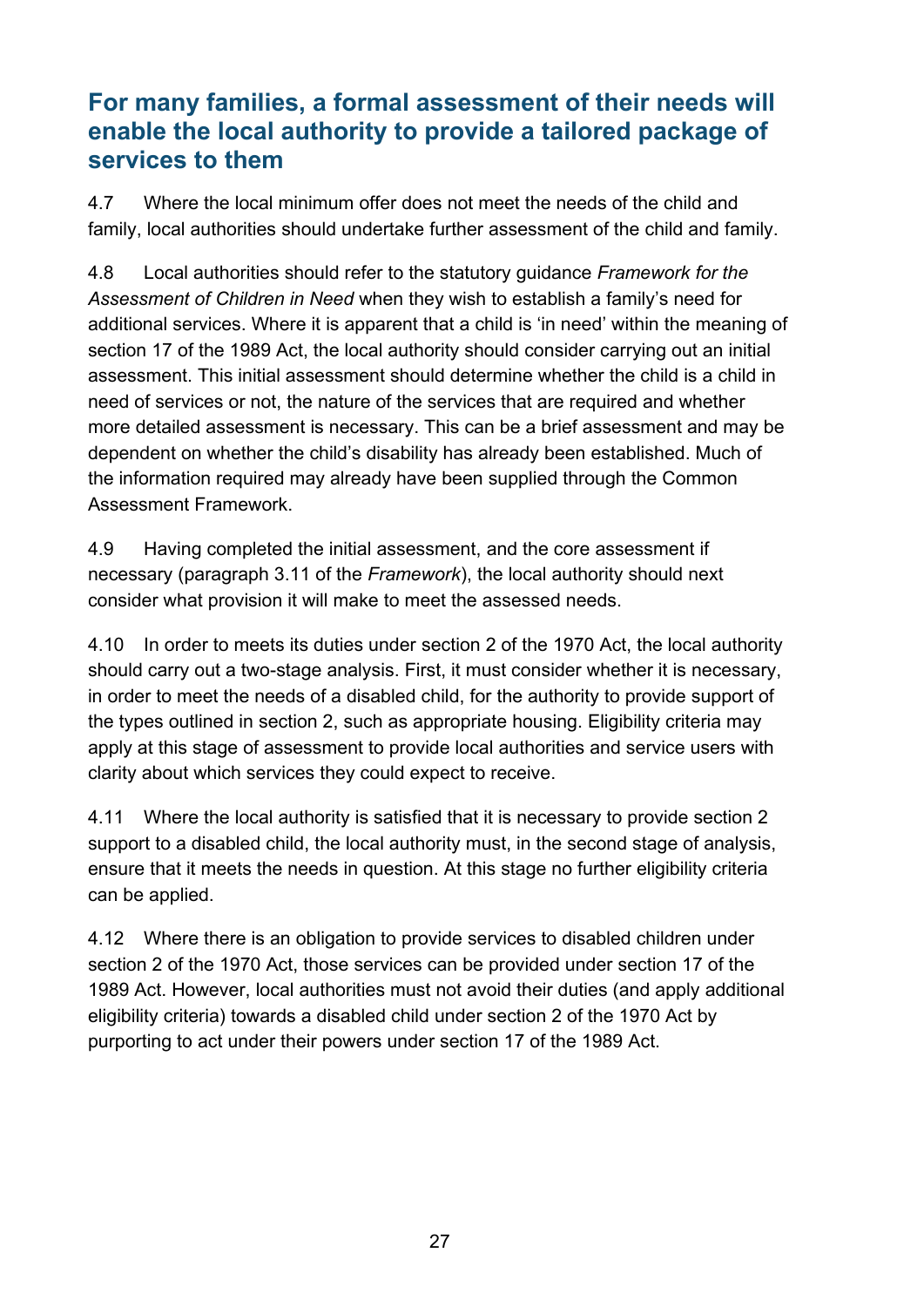# **Eligibility criteria must not be applied mechanistically without consideration of a particular family's needs**

4.13 Local authorities may apply eligibility criteria if they are using their powers to make provision, for example to provide overnight short breaks through section 17(6) or section 20(4) of the 1989 Act. Such criteria should not be applied mechanistically without consideration of the particular needs of the individual child and their family, and must take account of the duties specified in section 149 of the Equality Act 2010.

4.14 Eligibility criteria have a much more limited role where local authorities are complying with their duties in making provision. For instance, eligibility criteria must not be applied where a duty to provide accommodation under section 20(1) of the 1989 Act arises or where the local authority has decided that support of the types categorised in section 2(1)(a) to (h) of the 1970 Act are necessary in order to meet the needs of a disabled child.

# **There is a legal precedent for a parent to challenge the eligibility criteria applied to their access of short breaks services**

4.15 The case of R (on the application of JL and another) v Islington London Borough Council [2009] (the Islington judgment) clarified a number of issues in respect of how and whether criteria for eligibility for services should be used and, in particular, whether or not a local authority should use such eligibility criteria in relation to services for disabled children.<sup>[14](#page-27-0)</sup>

4.16 The following principles can be drawn from the judgment:

- Local authorities should be aware of the specific legal powers and duties they are using when making decisions about services;
- Eligibility criteria are appropriate in those situations where local authorities are using their discretionary powers to meet needs (for example, under section 17 or section 20(4) of the 1989 Act) but not in situations where they have established there is a duty to meet need (for example under section 20(1) of the 1989 Act and section 2 of the 1970 Act;
- Eligibility criteria must not be applied before there has been adequate assessment of the child and family's needs;
- Local authorities should ensure that there are two distinct processes: the assessment of need and decisions on the provision of services. They must not allow their eligibility criteria to confuse or distort the assessment process;

<span id="page-27-0"></span> $14$  EWHC 458 (Admin)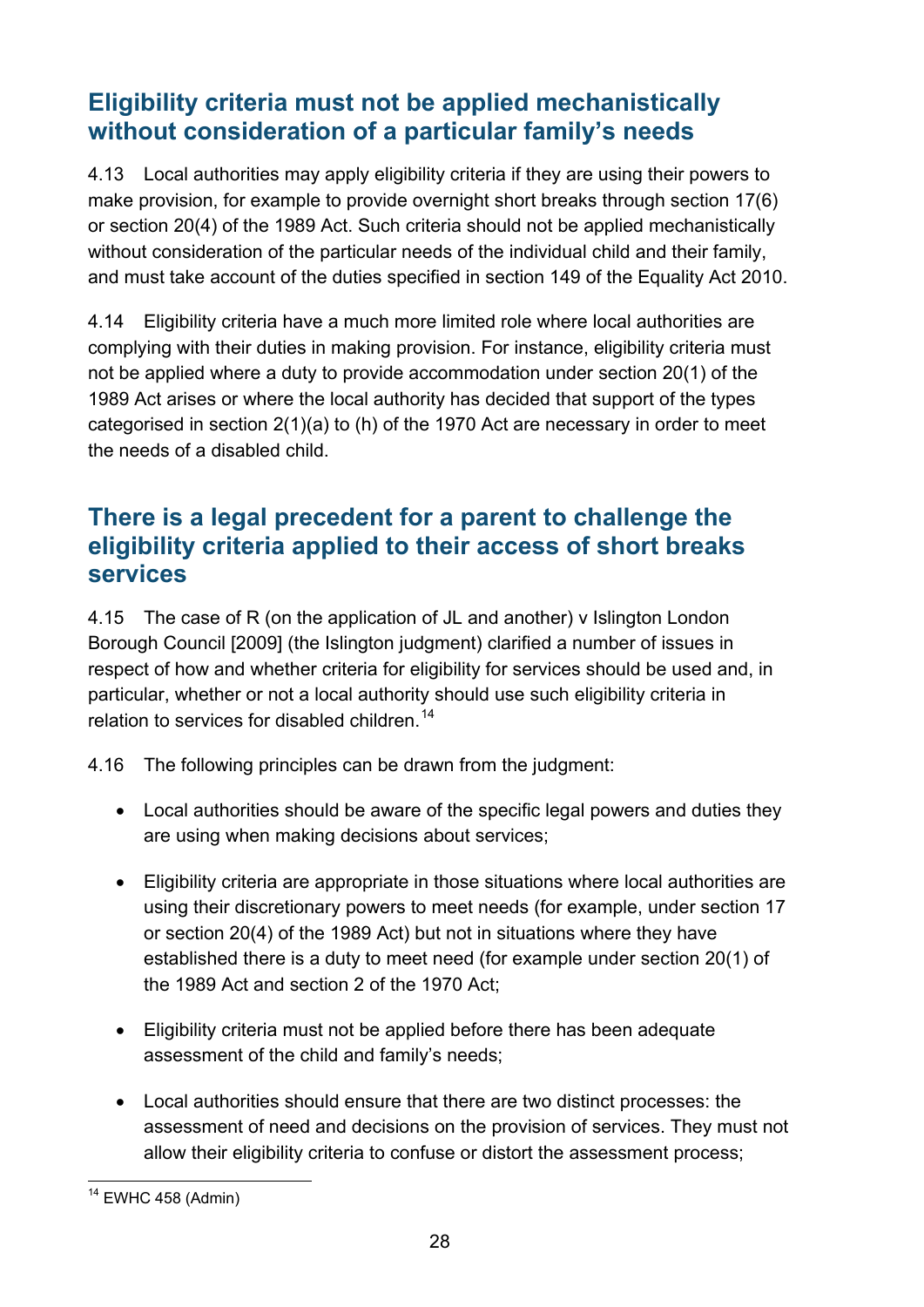- Eligibility criteria should never be applied mechanistically. Decisions should always take into account the particular circumstances and needs of the child and family; and
- Eligibility criteria should be informed by the local authority's duties under section 149 of the Equality Act 2010, which includes duties to have due regard to the need to eliminate discrimination, to advance equality of opportunity and to encourage participation by disabled persons in public life.

# **Examples of local authority eligibility criteria**

Local authorities may find it helpful to refer to the attached eligibility criteria developed in Enfield and Wiltshire. However, each local authority should seek its own legal advice in developing its own criteria.